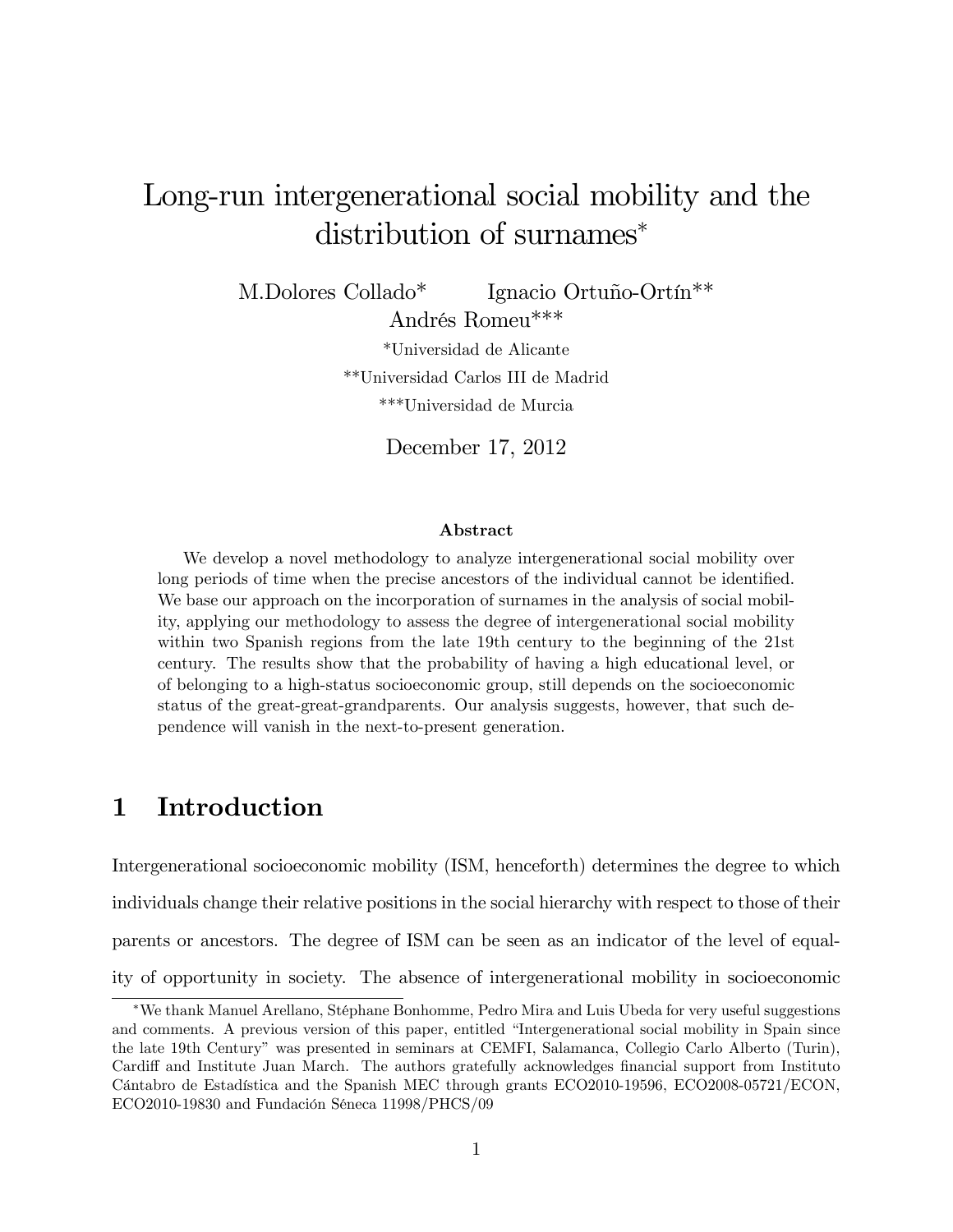status might arise through the effect of parental educational level and parental wealth on the offspring's educational levels and wealth. Other possible reasons are genetic inheritance and group effects. A large body of research tries to measure the level of intergenerational mobility. Economists have focused mostly on the measurement and analysis of intergenerational mobility in income or wealth–Solon (1999) provides one of the first surveys on the literature, Black and Devereux (2010) a more recent one, and Piketty (2000) provides an excellent survey on the theoretical models– and usually estimate an intergenerational elasticity coefficient, which measures the strength of the statistical correlation between parental income and offspring's income. Alternatively, sociologists have focused their analysis on the mobility in educational levels and occupations, with the standard approach using transition matrices to describe and measure social mobility (for a survey of this literature, see Erikson and Goldthorpe 2002).

Most of the estimates of ISM level use "one-generation data", i.e., data on some socioeconomic variable from a sample of individuals in a certain cohort and from their corresponding parents. Thus, for an already considerable number of countries there are good estimates of one-generation mobility in income and education during the second half of the 20th century (see the mentioned surveys and, for example, Solon  $2002$ , Björklund  $2009$ , Blanden  $2011$ , and for cross-national comparisons in education mobility Hertz et al. 2007). However, the number of papers dealing with intergenerational mobility during the first part of the 20th century or earlier times is very limited. Important exceptions are the works by Ferrie (2005) and Ferrie and Long  $(2009)$  and Lindahl *et al.*  $(2012)$ . The first two papers study ISM in the United States and the United Kingdom since the late 19th century. However, they only compare occupational mobility from fathers to sons in the second half of the 19th century with occupational mobility from fathers to sons in the second half of the 20th century. Lindahl et al. (2012) analyze intergenerational mobility in income and education across several generations in Sweden. They use a data set containing information on individuals from four generations of the same family. Their results on the correlation between the educational level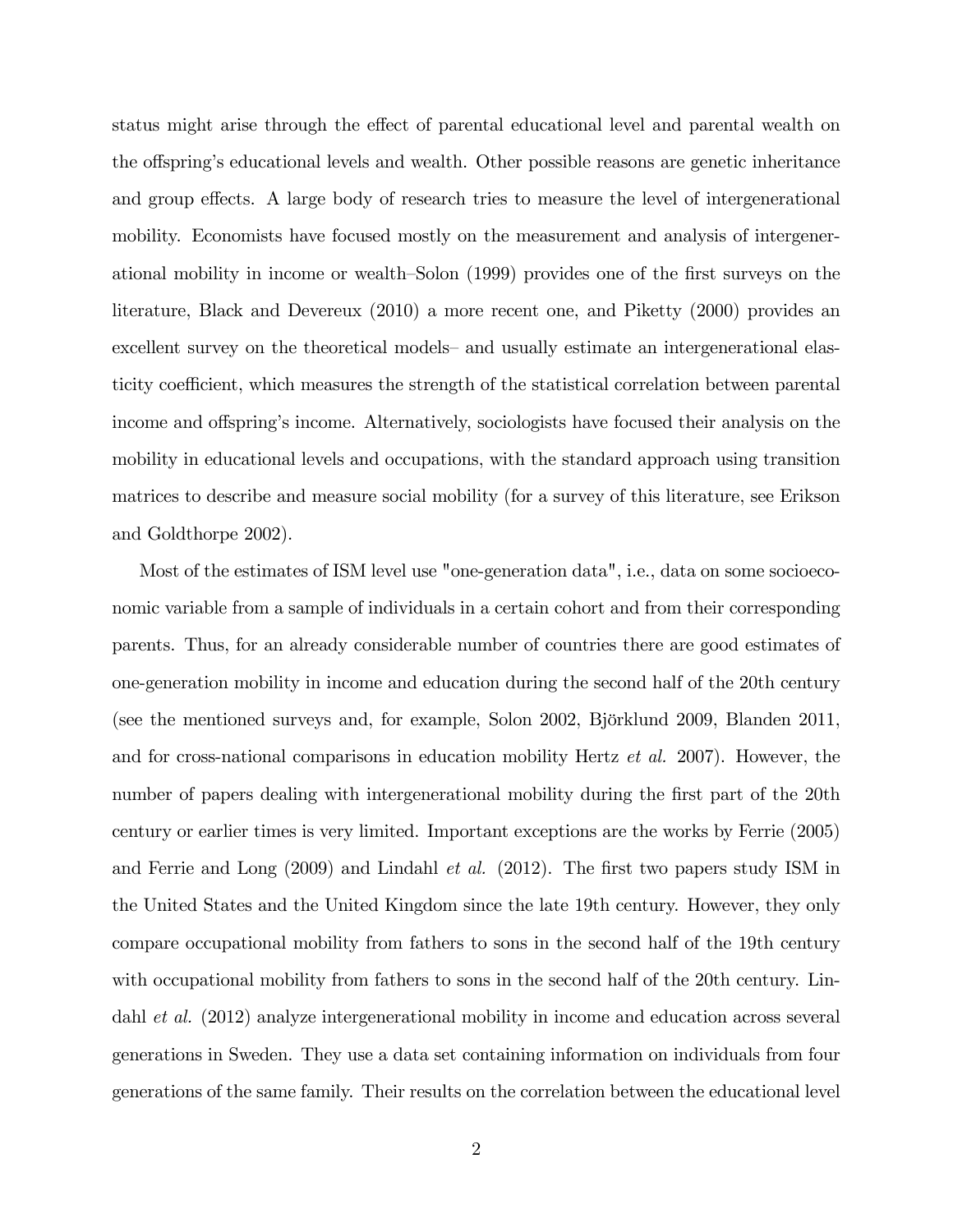of individuals in the current generation and the educational level of their great-grandparents are broadly similar to ours, although they use a smaller sample size (around 800 Swedish families) and we analyze one more generation (great great-grandparents). They find that estimates of mobility from one generation overestimate the true mobility over more generations, suggesting that intergenerational transmission of genetic or cultural factors-which can not be measured directly–is important and lasts more than one generation<sup>1</sup>. This is something that we can not directly test because we have no data on parents and children for all those generations, but our estimates of ISM for four generations are consistent with what other have found for the one-generation case. Thus, our results do not seem to give much weight to such genetic or cultural factors found in Lindahl et al.

Our approach differs from the existing work on intergenerational mobility in two main aspects. First, we try to measure the correlation between the socioeconomic status of individuals in the current generation and the socioeconomic status of their ancestors (through the paternal family line) at the end of the 19th century. Thus, we do not focus on the "one-generation case" although we will be able to say something about it and compare our findings with the existing literature. Second, we have data on the socioeconomic status of individuals in a population at the end of the 19th century and on the status of their descendants at the end of the 20th century. We do not know, however, who the descendants of any specific individual are. Nonetheless, we know the full name of all individuals from both generations. Thus, we develop a novel methodology for estimating the statistical association between the status of individuals in a population and the status of their corresponding descendants based on the use of information contained in the surnames. Surnames are useful in our analysis because their distribution and the distribution of socioeconomic characteristics among people are not independent, that is, there is a bias in the distribution of surnames among different socioeconomic groups. Collado et al (2008) characterize and quantify such bias in the distribution of surnames in Spain during the last years of the 20th century and

<sup>&</sup>lt;sup>1</sup>Sauder (2006) and Maurin (2002) also analyze the direct effect of grandparents on granchildren education.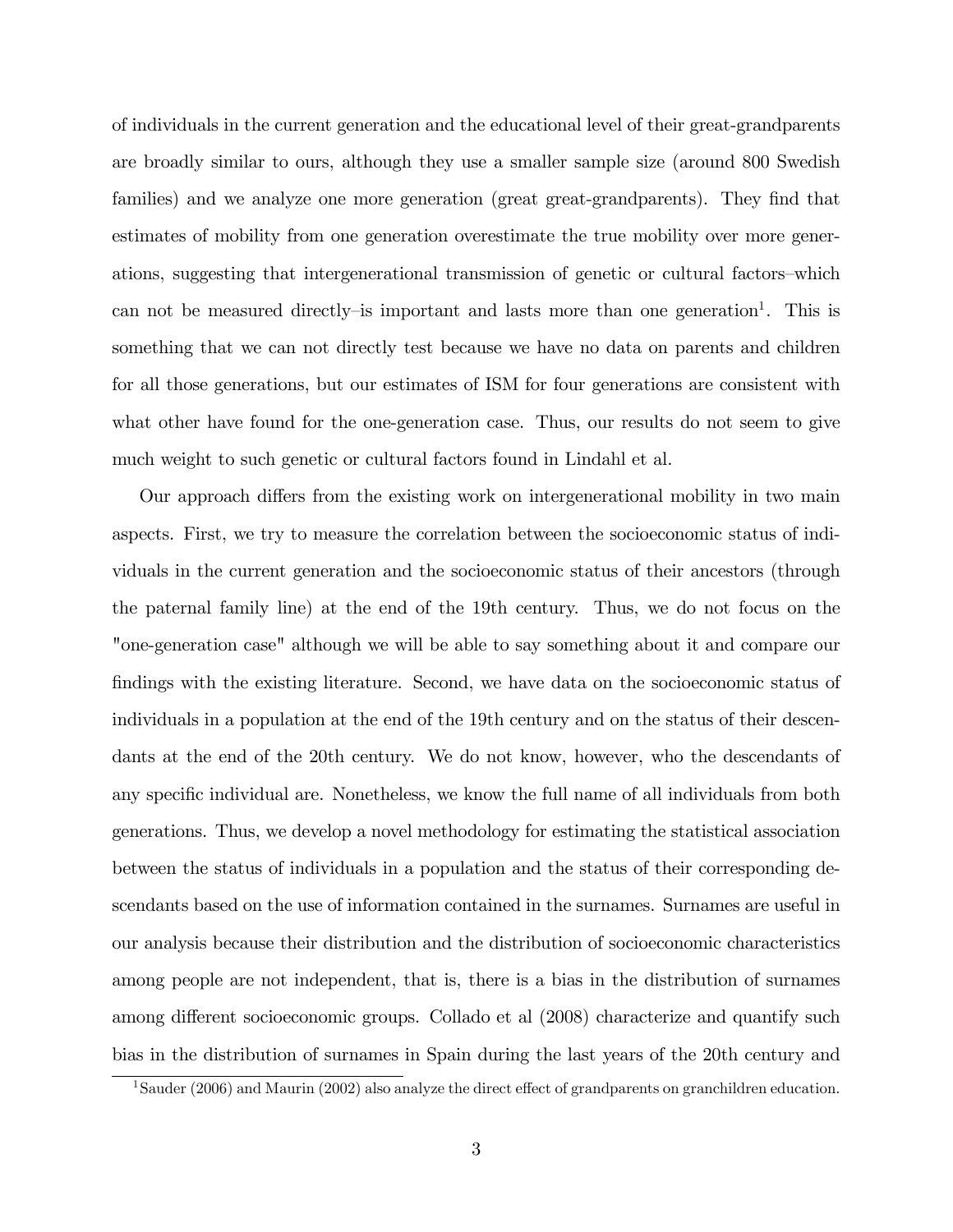also at the end of the 19th century. Güell et al.  $(2007)$  provide a similar result regarding the surnames in the region of Catalonia at the end of the 20th century.

The closest work to ours comes from Clark (2009, 2010), who also uses surname distributions in different centuries to measure long-run social mobility. His methodology, however, is quite different since, contrary to our findings for Spain, he shows that in England the socioeconomic bias in the distribution of surnames disappeared as early as in the middle of the 17th century. In fact, Clark explains this lack of bias as the result of a significant level of social mobility in the Middle Ages. Therefore, since surnames in England convey no information about social status, Clark has to rely on a different methodology based on the wealth correlation between pair of individuals bearing rare surnames. One potential problem with this approach is the sample size, which in general is much smaller than in the case of considering all the surnames in a region. In section 7 we conduct an additional exercise with a methodology similar to that of Clark and obtain results showing an almost complete "regression to the mean" only after four or five generations. This result is consistent with some of the main results of our paper and with those of Clark himself.

Webber (2004) analyzes the geographic distribution of different types of surnames in some British regions to estimate that individuals of Scottish descendent have experienced more upward mobility than have descendants of Irish migrants. Thus, his work does not estimate the values of individual social mobility, and although it uses surnames it has a different goal and methodology from those of the present work.

Güell et al. (2007) use surnames to analyze long-run social mobility. Their approach is entirely different from that in this paper, as the former uses only one-generation data on the distribution of surnames and income. They also have to impose very strong assumptions on the dynamics and on the parameters of the model, which are difficult to verify in empirical work.

We apply our methodology to the analysis of social mobility in the Spanish regions of Cantabria and Murcia. We argue, however, that our methodology can be applied to study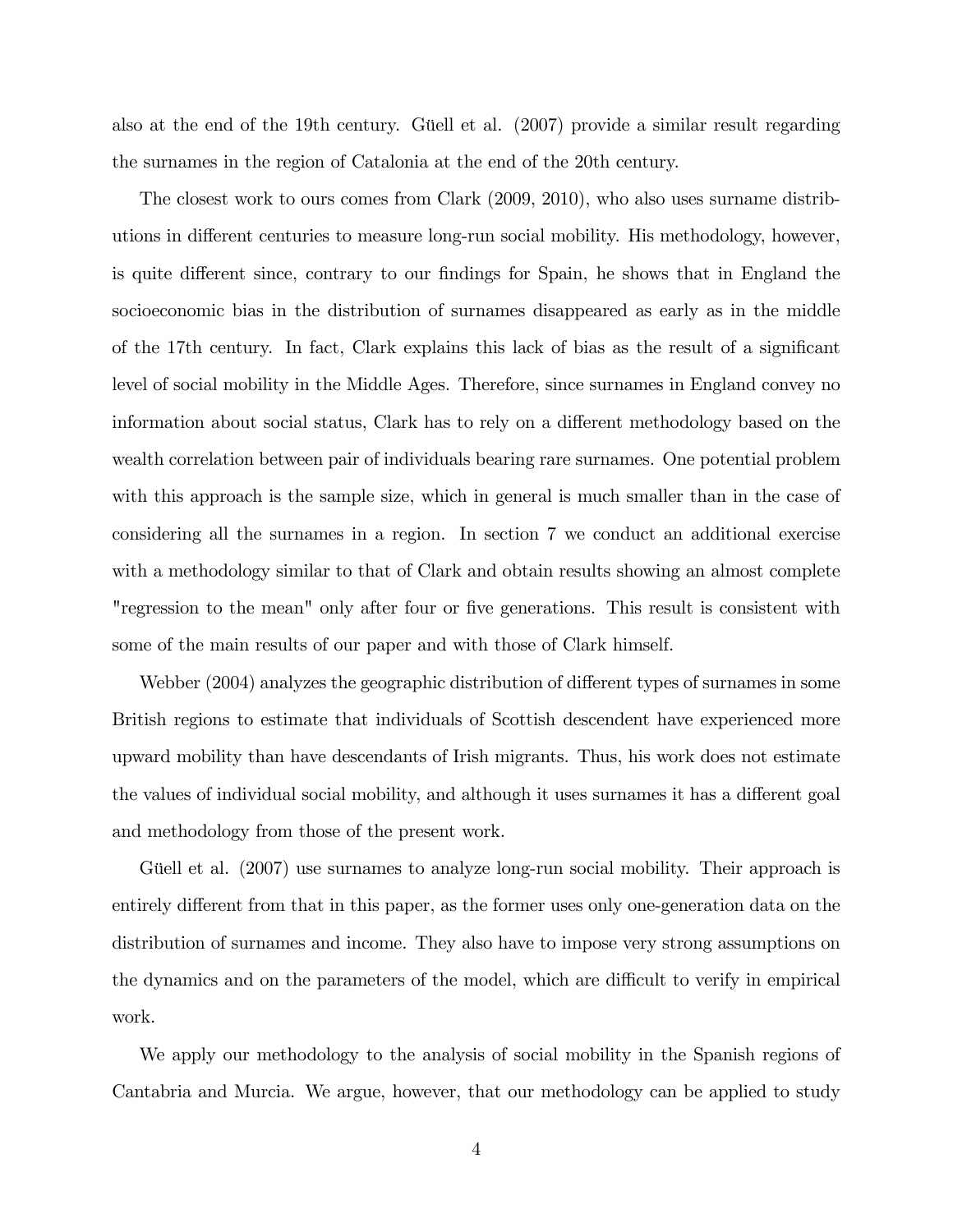long-run social mobility in any other country that also has the type of data used here, as long as there is a socioeconomic bias in the distribution of surnames. Our main data sets are the electoral census of 1898 and the 2001 population census of Cantabria. We will carry out some robustness exercises using a different data set, namely, the Yellow Pages of the telephone directory of 2004. In a second exercise we apply our methodology to study social mobility in the region of Murcia, for which we have only the electoral census of 1898 and the 2004 Yellow Pages but not the 2001 population census.

We will consider only two socioeconomic classes (although our methodology allows for any number of classes) corresponding basically to an upper class covering around 19% of the population with the highest educational level (or economic level in some cases), and a low class with the rest of the population. Our main conclusion is that our estimations strongly support the argument that the probability of belonging to the high-status class is still correlated with the socioeconomic status of the great-grandfathers and great-greatgrandfathers. We show that for a (male) person at the end of the 19th century, the relative probability of having a descendant, via paternal line, of high-status class at the beginning of the 21st century over that of having a descendant of low-status class is on average around 30% higher for people of high-status class than for people of low-status class. We also compute, under certain assumptions, the average "one-generation" level of social mobility that is compatible with our findings on the three to four generation social mobility level. We compare such average one-generation level of social mobility with those reported by other authors for Spain (Klakbrenner and Villanueva 2006) and get approximately equal results. Comparing the one-generation estimates with those obtained for other countries suggests that these Spanish regions have enjoyed levels of social mobility that are between the estimates for the United States and for Italy (Checchi et al. 1999)

An additional difference from the standard approach studying intergenerational social mobility is that we also take into account the reproduction rates of the different social classes. Furthermore, our estimates of the parameters of social mobility together with the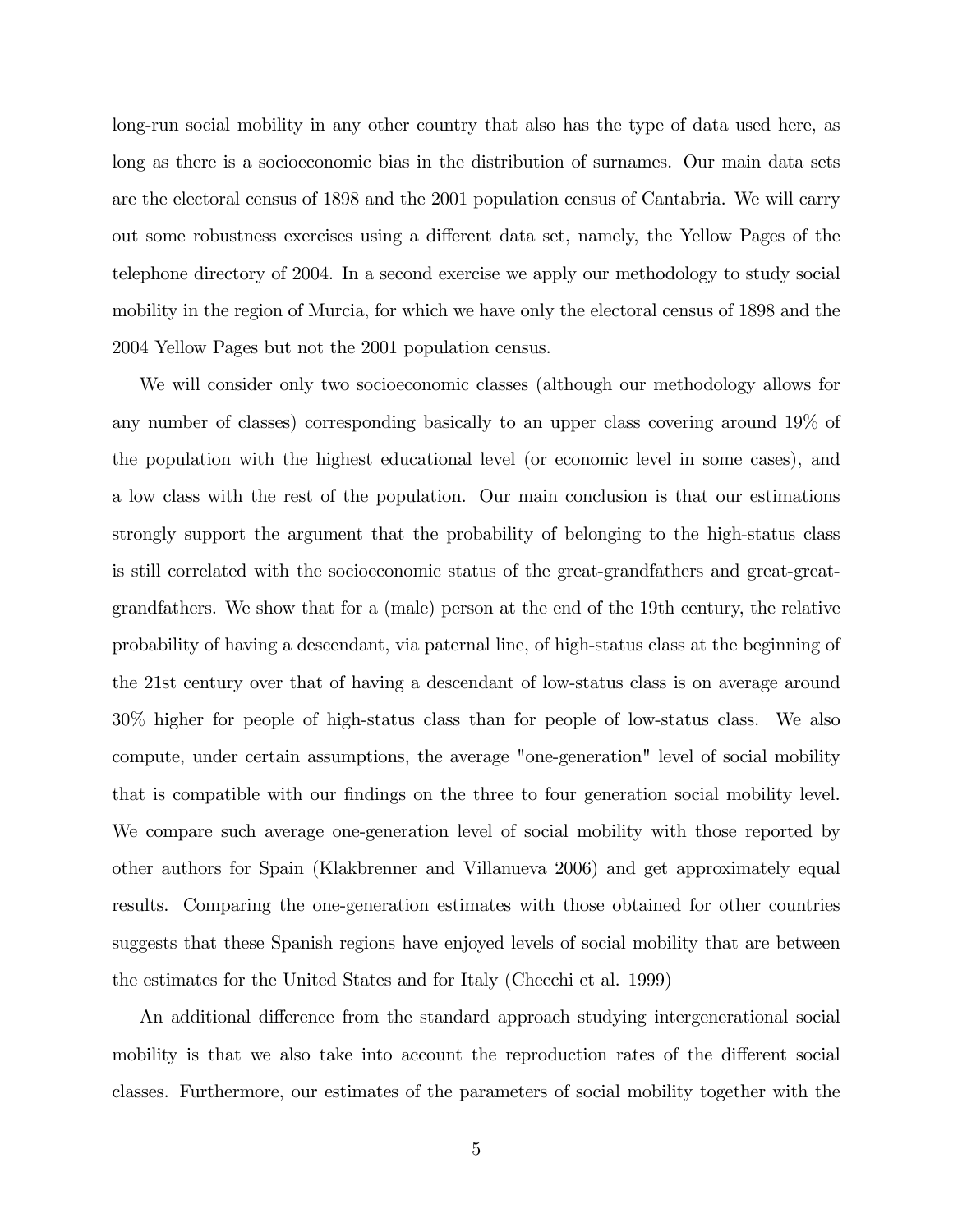estimates of reproduction rates allow us to study how the current class composition depends on the social classes in the past. We show that after three or four generations, there is still an excess of agents with ancestors from the upper class among the current upper class population. Our analysis suggests, however, that the individual composition of social classes beyond the year 2030 will be basically independent of the individual class composition in 1898. Thus, our results can be seen as showing that there is still a 19th-century ináuence in today's society, but this influence will disappear shortly. This result is in line with Clark (2009, 2010), who argues that England has been a society of great social mobility, with no permanent upper class. It is important to recall that we focus our analysis exclusively on the influence via paternal lines. One would suspect that the total influence of all ancestors (throughout the maternal and paternal lines) is higher than the one we are able to quantify here.

# 2 The Model

Consider a society with no migration flows from outside. Suppose we just have data for two specific years, which we denote as year 1 and year  $T$ . In the empirical part of the paper 1 and T will correspond to the years 1898 and 2001; respectively. Since we are considering an isolated society, all the individuals in year T are descendants of the individuals in year 1.

Let  $Y<sup>1</sup>$  be the cohort of adult male individuals in year 1, i.e., the set of adult male individuals within a certain age bracket in year 1 such that none of them has an adult descendant in year 1. Define in a similar way  $Y<sup>T</sup>$  as the set of **adult** individuals in year T. Notice that  $Y^T$  does not exclude female individuals. In some of our empirical findings we will also consider the case in which  $Y<sup>T</sup>$  contains exclusively male individuals, as in  $Y<sup>1</sup>$ , and the case of only female individuals. We denote by  $N^1$  and  $N^T$  the total number of individuals in  $Y^1$  and in  $Y^T$ , respectively. In the empirical part we approximate such set of "young adults"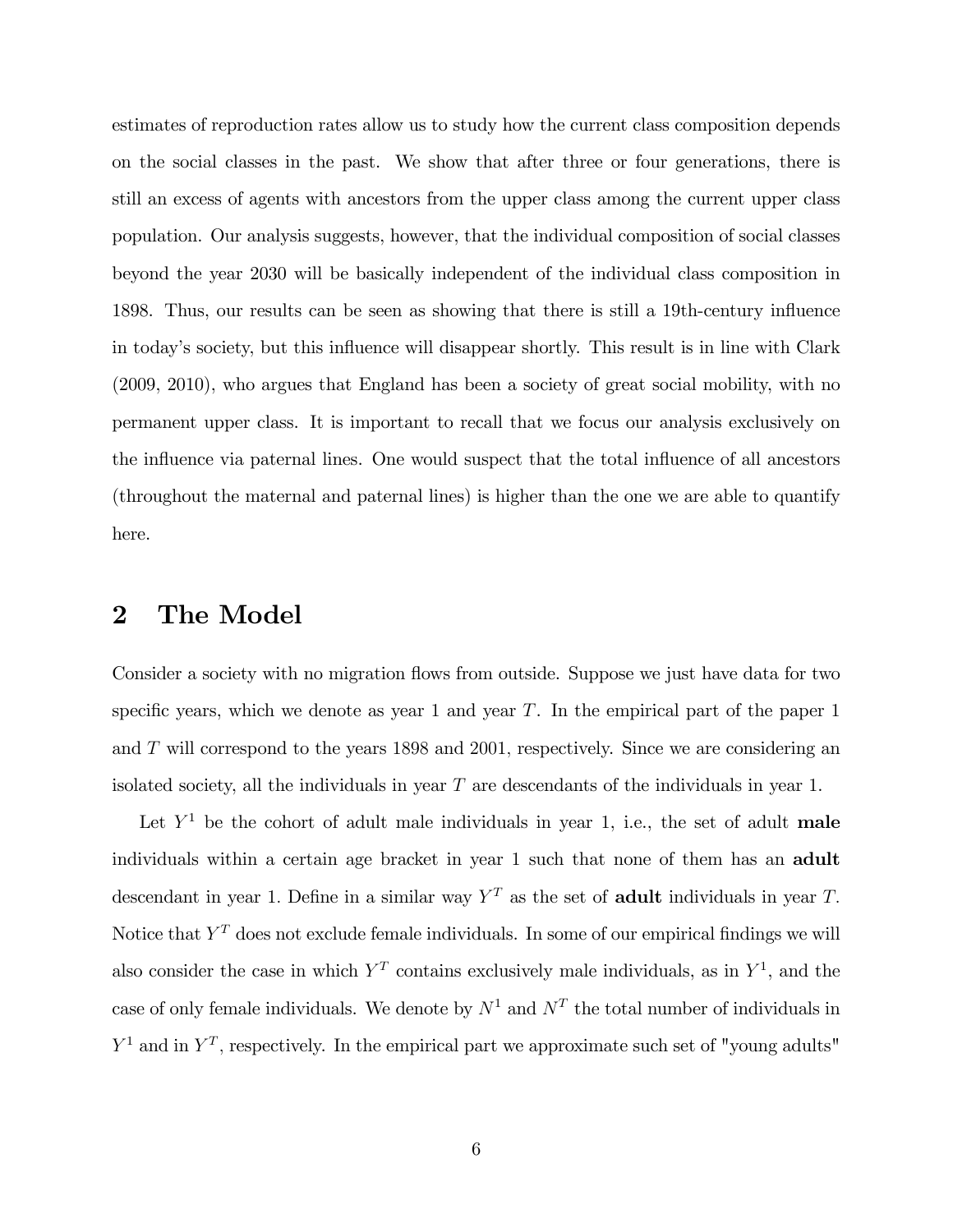by the age bracket  $(22, 46)$  for year T and  $(25, 45)$  for year 1.<sup>2</sup> The individuals in these two sets  $Y^1$  and  $Y^T$  will be the object of study throughout the paper.

For each individual in  $Y<sup>T</sup>$  his/her paternal ancestry lineage (PAL) is given by his/her father, grandfather, great-grandfather, and so on (all of them in the paternal line). Note that each individual in  $Y<sup>T</sup>$  has only one individual in  $Y<sup>1</sup>$  belonging to his/her PAL, because if he/she has two individuals in  $Y^1$  it follows that one of them should be the son of the other and this cannot happen since the individuals in  $Y^1$  have no descendant in  $Y^1$ . Therefore, for any individual in  $Y^T$  there exists a unique individual in  $Y^1$  in his/her PAL that we name his/her ancestor. Correspondingly, for any individual in  $Y^1$  we consider as his *descendants* the set of individuals in  $Y<sup>T</sup>$  who have that individual in  $Y<sup>1</sup>$  as their ancestor. Importantly, we assume that the only data available that may help to link descendants and ancestors are the full names of all the individuals in  $Y^1$  and  $Y^T$ .

Our goal is to analyze the link between certain socioeconomic characteristics of the individuals in  $Y^T$  and the characteristics of the corresponding ancestors in  $Y^1$ . Suppose that individuals in  $Y<sup>T</sup>$  and in  $Y<sup>1</sup>$  can be classified as belonging to one of the two social classes: high class  $(H)$  and low class  $(L)$ . In the empirical section the criteria to define the two classes will be the level of education and the type of profession. Since, in general, years 1 and  $T$  might be very distant in time the criteria to define the social classes in each of these two periods might be different. At this point, the restriction to two classes is a simplification to keep consistency with the empirical part of the paper where individuals are classified as belonging to one of two groups, but the model can be easily generalized to an arbitrary number of social classes. Sometimes we shall say that an individual in class i is of type i. We assume that individuals remain in the same class during their entire lifetime, leaving aside issues on intra-generational social mobility.

Let us define the *reproduction rate* of an individual in  $Y^1$  as the number of his descendants

<sup>&</sup>lt;sup>2</sup>We use 25 as the minimum age in year 1 since individuals younger than 25 are not included in the electoral census. We choose a wider age bracket in year  $T$  since individuals in the current generation tend to have children when they are older than their ancestors were a century ago.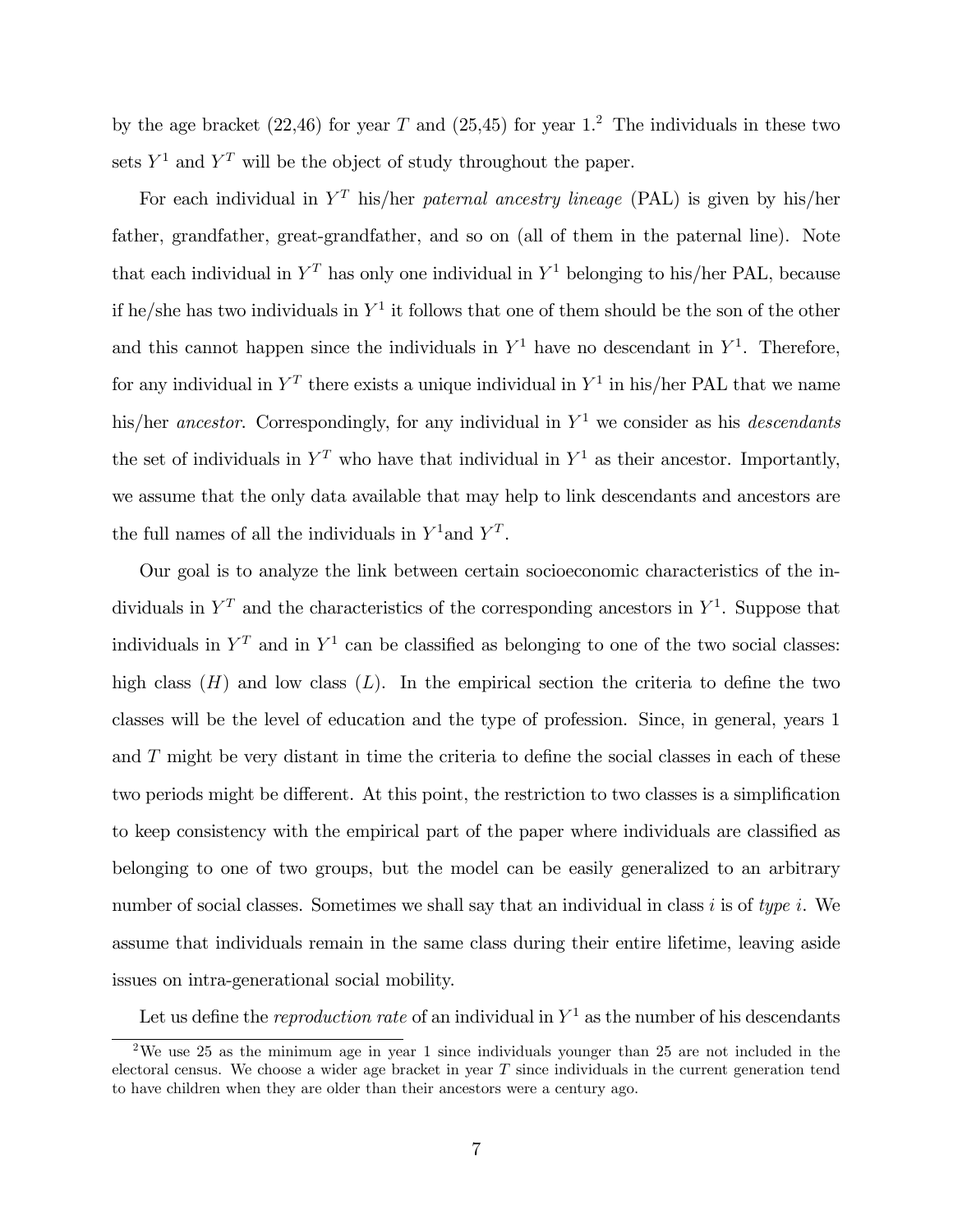in  $Y<sup>T</sup>$ . The reproduction rate of an individual in class i is a random variable with expectation  $r_i$  for  $i \in \{H, L\}$ . Notice that the reproduction rate is not equal to the fertility rate. In fact,  $H$  type individuals could have a lower fertility rate than those of type  $L$  and still the reproduction rate of the former would be higher due to a lower mortality rate.

The type of any individual in  $Y<sup>T</sup>$  is also a random variable that might depend on the type of his/her ancestor. We denote by  $p_{ij}$  the conditional probability that an individual with ancestor of type i is itself of type j. Note that  $p_{ij}$  is also read as the probability that a given descendant of a person of type i is of type j. Notice that since  $p_{HL} = 1 - p_{HH}$  and  $p_{LL} =$  $1 - p_{LH}$  it is enough to know the two probabilities  $p_{HH}$  and  $p_{LH}$ . One important difference from the standard approach in the literature on social mobility is that one-generation studies aim to estimate the probability of being of type  $j$  given that the father (or mother) is of type i. In our case, the probability is conditional on the type of the ancestor, which in general is not the father (in our empirical part the ancestry would be the great-grandfather and sometimes the great-great-grandfather). Obviously, when the ancestor coincides with the father our probabilities coincide with the one-generation measures of intergenerational mobility.

**Definition 1** We say that a society displays perfect intergenerational social mobility if  $p_{HH}$  =  $p_{LH}$ .

One way to assess the degree of social rigidity, or the lack of social mobility, is by measuring the odds ratio  $(OR)$  of those probabilities<sup>3</sup>:

$$
OR = \frac{p_{HH}/p_{HL}}{p_{LH}/p_{LL}}.
$$

Clearly, perfect intergenerational social mobility implies an odds ratio of 1.

Let  $n_{H}^{T}$  and  $n_{L}^{T}$  be the expected number of descendants of type H and type L of any individual in  $Y^1$ . Given the conditional probabilities  $p_{HH}$ ,  $p_{LH}$  and the expected reproduction

 ${}^{3}$ In the case of more than two social classes there would be more odds ratios. Ferrie et al. (2009) show how to asses the degree of social rigidity in that case.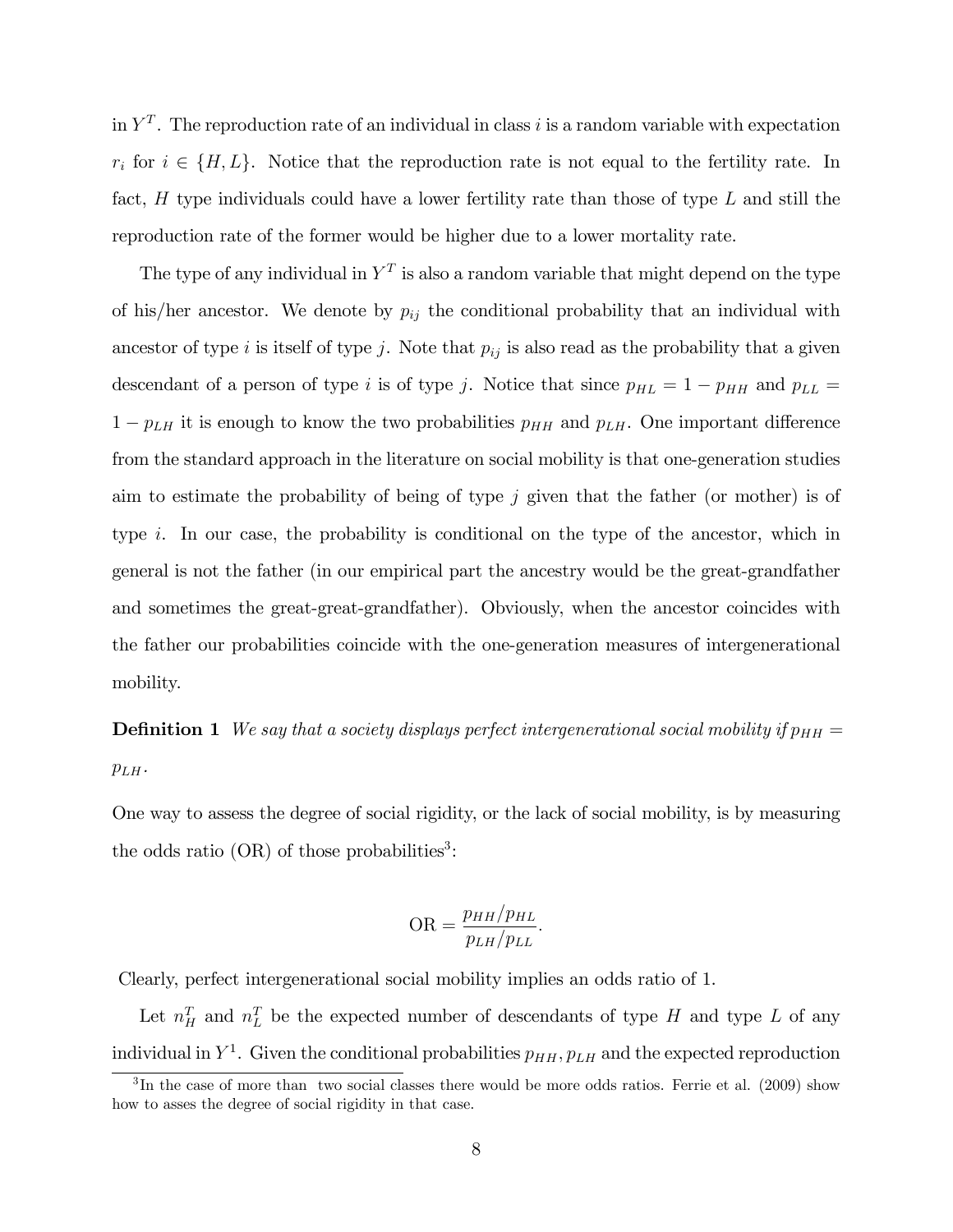rates  $r_H, r_L$  we may compute  $n_H^T$  and  $n_L^T$  as:

$$
n_H^T = p_{HH} \ r_H \ d_H + p_{LH} \ r_L \ d_L \tag{1}
$$

$$
n_L^T = p_{HL} r_H d_H + p_{LL} r_L d_L \tag{2}
$$

where  $d_H$  ( $d_L$ ) is a dummy variable that takes value 1 if the ancestor is of type H (type L) and zero otherwise. If we aggregate equations (1) and (2) for the entire population in  $Y^1$ , we have

$$
N_H^T = p_{HH} r_H N_H^1 + p_{LH} r_L N_L^1 \tag{3}
$$

$$
N_L^T = p_{HL} r_H N_H^1 + p_{LL} r_L N_L^1 \tag{4}
$$

where  $N_H^1$  ( $N_L^1$ ) is the number of individuals of type H (type L) in  $Y^1$ , and  $N_H^T$  ( $N_L^T$ ) is the expected number of individuals of type  $H$  (type  $L$ ) in  $Y<sup>T</sup>$ .

Then, we can define an alternative measure of social mobility that takes into account reproduction rates and is based on the previous equations.

**Definition 2** We define the expected outflow ratio  $F_{HH}$  ( $F_{HL}$ ) as the percentage of individuals in class  $H$  (class  $L$ ) with ancestor of type  $H$ :

$$
F_{HH} = \frac{p_{HH} r_H N_H^1}{N_H^T} \times 100 \tag{5}
$$

$$
F_{HL} = \frac{p_{HL} \ r_H \ N_H^1}{N_L^T} \times 100 \tag{6}
$$

Using the outflow ratio we can study how the current individual class composition depends on the individual composition of the social classes in the past:

**Definition 3** A society presents history independent class composition (HICC) if both outflow ratios coincide with the percentage of individuals of type H in  $Y^1$ , i.e.: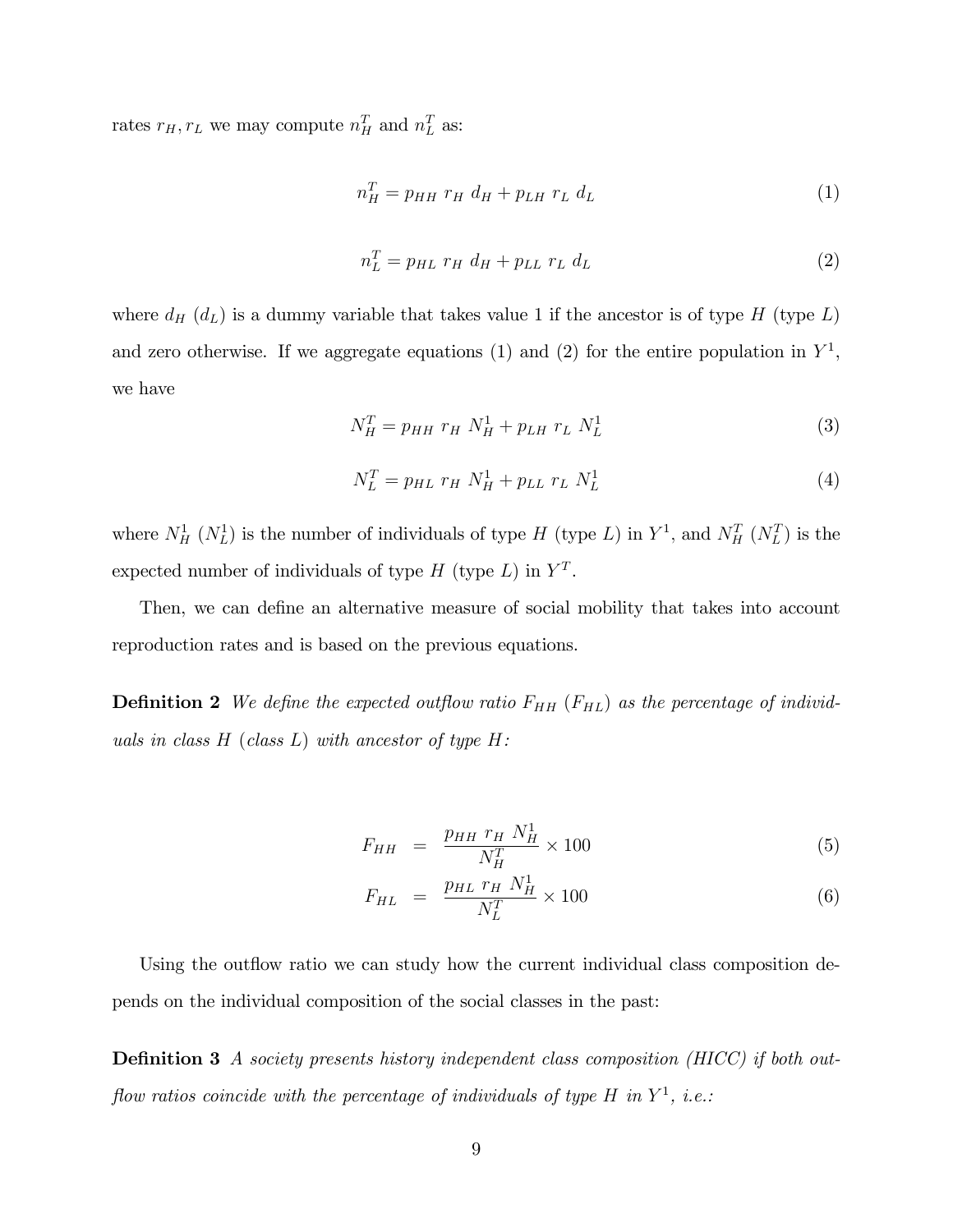$$
\frac{N_H^1}{N^1} \times 100 = F_{HH} = F_{HL}
$$

Note that perfect intergenerational social mobility does not imply HICC. Thus, in a society with equal conditional probabilities ( $p_{HH} = p_{LH}$ ) and different reproduction rates the proportion among H-type individuals in  $Y<sup>T</sup>$  of individuals with ancestor of type H could be different from the proportion of individuals of type  $H$  in  $Y^1$ . In this case, even though the society presents perfect intergenerational social mobility, the individual composition of the different classes in year  $T$  would not be independent of the individual class composition in year 1. 4

If we had data to determine the class of each individual in  $Y<sup>T</sup>$  and  $Y<sup>1</sup>$  (or data on a large enough sample of them) and we knew the ancestor of each individual in  $Y<sup>T</sup>$ , we could easily estimate the probabilities  $p_{ij}$  and the reproduction rates  $r_i$  by applying indirect ordinary least squares (OLS) to equations (1) and (2). Then we could use these estimates to assess the degree of intergenerational social mobility and whether HICC holds. Unfortunately, for large values of T, data on the ancestry of agents in  $Y<sup>T</sup>$  are rarely available. In some cases, however, there are data on the surnames of the individuals in  $Y^1$  and in  $Y^T$ . Such information may come, for instance, from the population census. Population census data are available for many countries for several periods and our method is specially designed to estimate the parameters of interest of the ISM using this type of data. Thus, we propose an "indirect" way of estimating the degree of ISM based on the use of surnames.

<sup>&</sup>lt;sup>4</sup>Clark (2007) argues that for many generations in England the rich had a higher reproduction rate than the poor had. This implied a downward social mobility that made possible the emergence of the Industrial Revolution.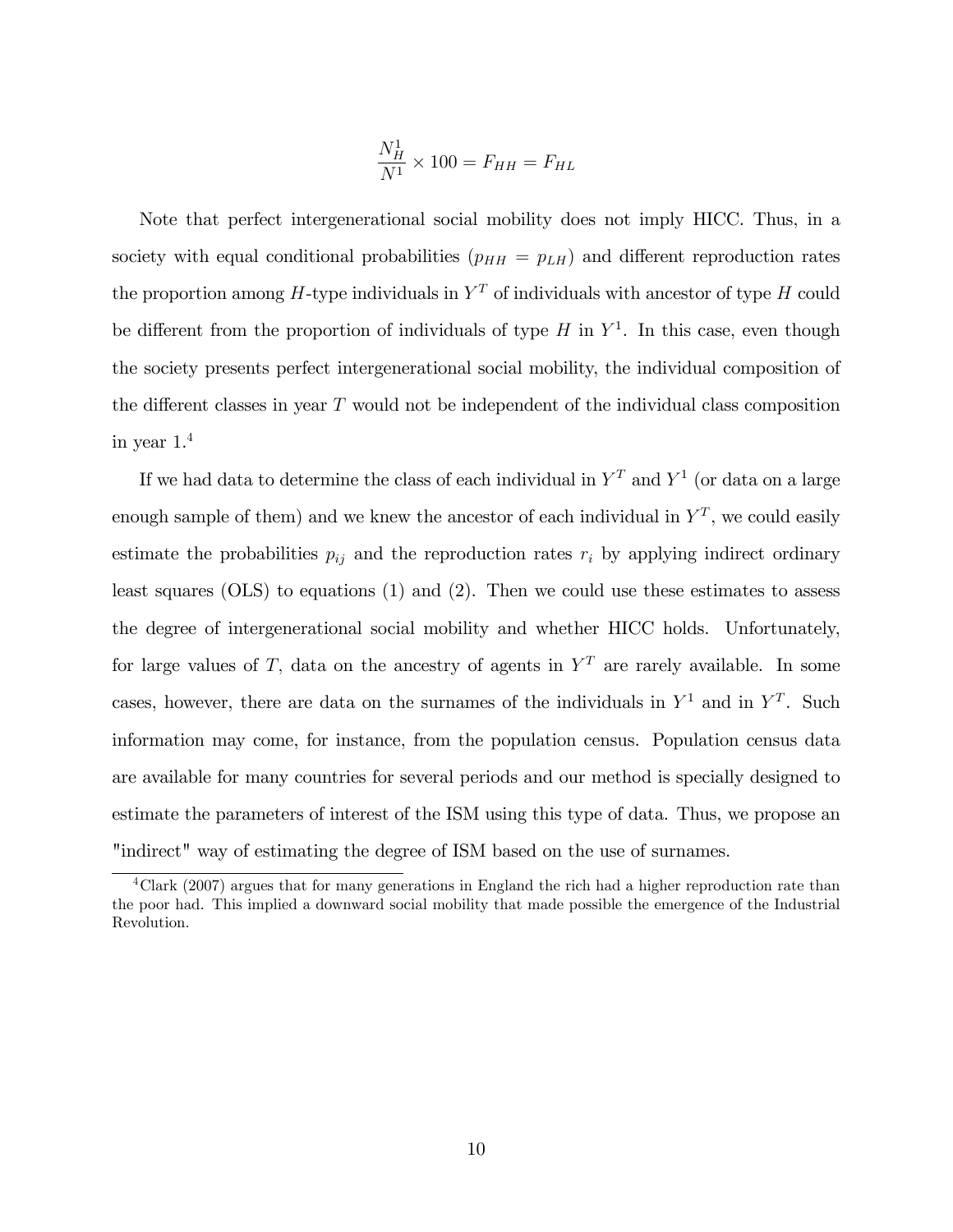### 2.1 Surnames

Suppose that all the individuals in society bear a unique surname<sup>5</sup> that is inherited from the father. Thus, all the individuals in the same PAL bear the same surname. In most cases, however, the surname is not enough to identify the ancestor in  $Y^1$  of an individual in  $Y^T$ as the same surname may be shared by different PAL. Nonetheless, the surname for each individual in  $Y<sup>T</sup>$  delimits the set of that individual's potential ancestors. Now we show that, if there is enough variety of surnames and the surnames are not independently distributed across classes we can use them to estimate  $p_{ij}$ , and  $r_i$ .



Figure 1: An example of social class and surname inheritance: three generations and 12 PALs.

<sup>&</sup>lt;sup>5</sup>In Spain people have two surnames. The first one is the first surname of the father and the second one is the first surname of the mother. Here we focus mainly on the first surname, that coming from the father, since the second one is "lost" in the second generation.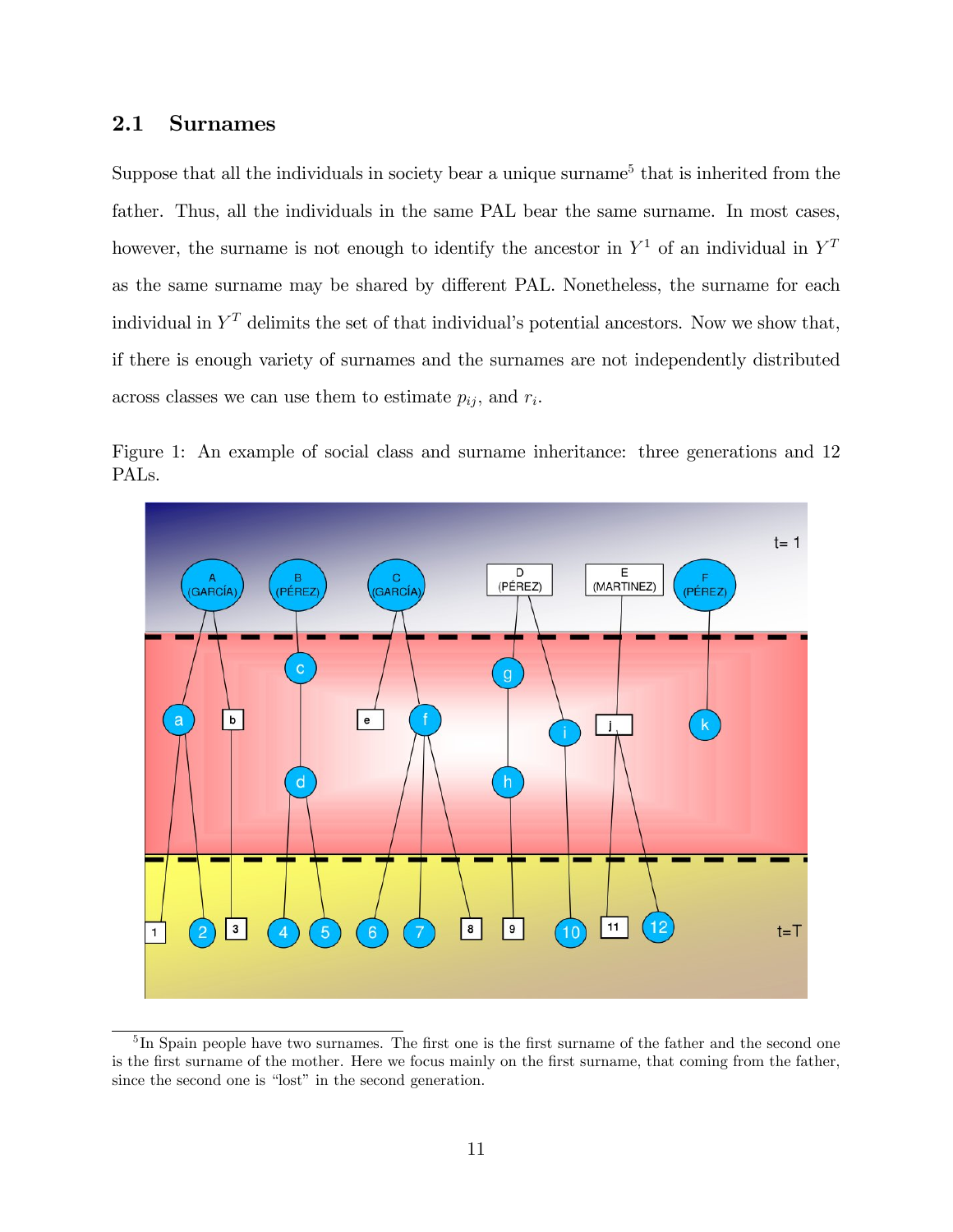Figure 1 shows a simple example to illustrate the way we will use the "information" contained on surnames. In the first period  $(t = 1)$  the set  $Y^1$  contains six persons  $\{A, B, C, D, E, F\}$ . We indicate in parenthesis the surname of each of these six persons. Each line represents a descendant. Notice that person  $F$  does not have descendants in period  $T$ . In the last period, T, 12 persons form our set  $Y^T$ . The figure shows the PAL of all the individuals in  $Y^T$ . Thus, the PAL of, for example, person 1 is  $\{a, A\}$ , and the PAL of person 4 is  $\{d, c, B\}$ . Individuals with PAL that coalesce must have the same surname. For example, person 1 and person 2 both have the surname "García". However, the PAL of person 1 and the PAL of person 6 do not coalesce and they have the same surname "García". The figure also shows the class to which each person belongs. Individuals within a circle belong to the low class and those within an square belong to the high class.

If for all the individuals we knew their PAL and their social class, estimating the parameters of the model would be easy. However, we deal with situations of "incomplete" information as in the example of the figure where we do not observe the intermediate individuals between  $Y^1$  and  $Y^T$ , i.e., we do not observe the individuals in the red area of the figure. How can we estimate the parameters  $p_{ij}$ ,  $r_i$  in this case? Knowing the surnames of individuals in  $Y^1$  and  $Y^T$  delimits the set of possible ancestors of individuals in  $Y<sup>T</sup>$ . In Figure 1, person 1 can be a descendant of just two people, either A or C. The case of person 11 is even better since he has to be a descendant of the unique person with the surname "Martínez" in  $Y^1$ . Thus, in our analysis of intergenerational social mobility we know that the ancestor of person 1 is for sure a low-type person, whereas the ancestor of person 11 is a high-type person. For person 4, however, his surname (PÈrez) does not fully identify the class of his ancestor, who could be of any type.

At this point it might be useful to comment on two polar situations regarding the variety of surnames in the population. Suppose there is only one surname in the whole population  $Y<sup>1</sup>$ . It is clear that in such a case surnames are of no help in our problem. The opposite would hold in a society where there are as many surnames as individuals in  $Y<sup>1</sup>$ , in which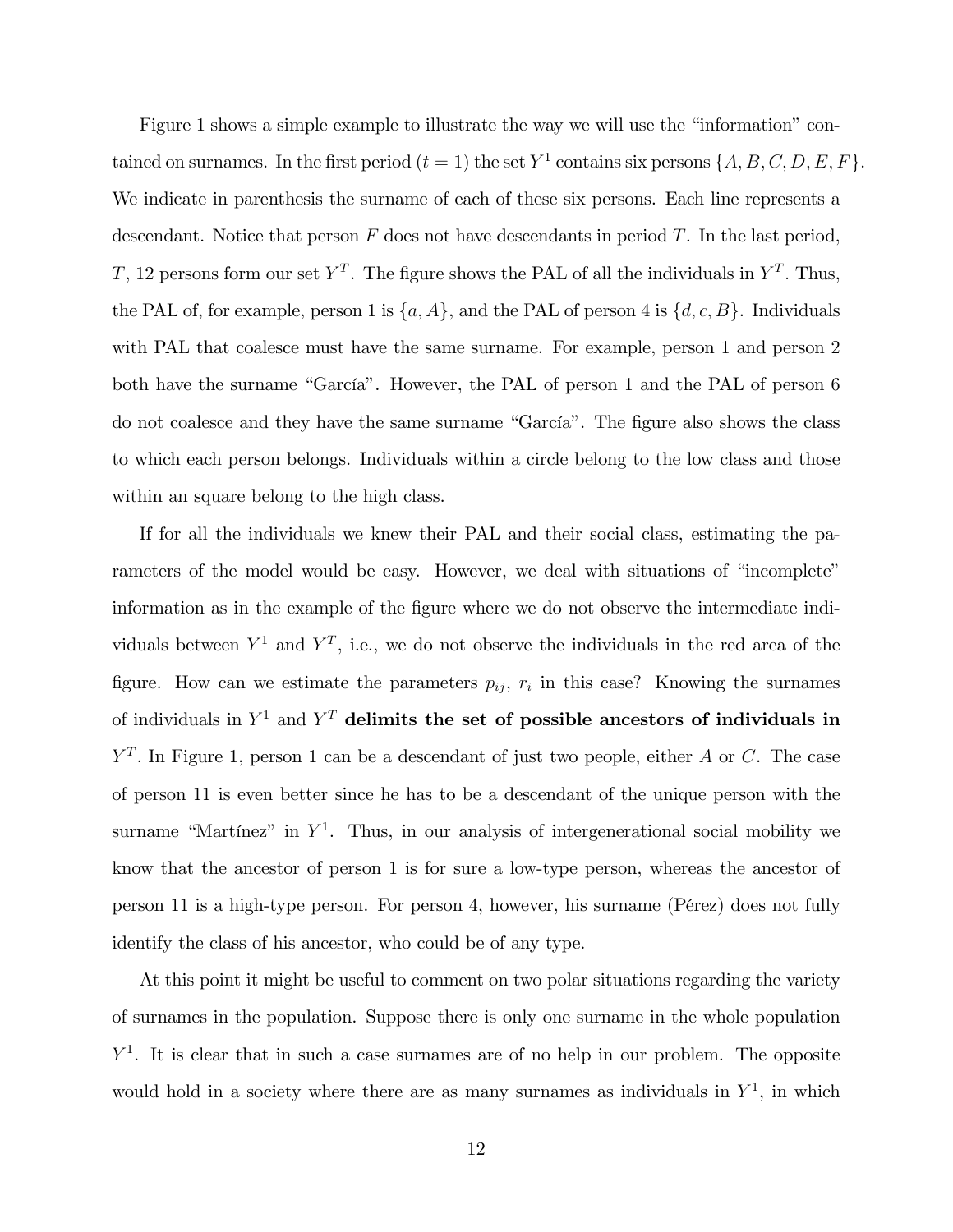case, we would know with certainty the ancestor of each individual in  $Y<sup>T</sup>$  just by observing his surname. The real world lies between those two polar situations. Thus, many societies present a few very common surnames, a large number of surnames borne by very few persons, and most of the population bearing surnames of intermediate frequency.

In addition to the requirement of enough variety of surnames there is a second necessary condition for surnames to be useful in our analysis. If for all surnames in period  $t = 1$  the percentage of people of high type were the same, surnames would not include any useful information for the study of social mobility. Thus, the distribution of surnames and the distribution of social classes among the population cannot be independent. Collado et al. (2008) show indeed that surnames and individuals among socioeconomic groups in Spain are not independently distributed. Moreover, they find a specific "bias" on the distribution of surnames. The more uncommon surnames appear in higher frequencies among groups of high socioeconomic status (see also Güell et al. 2007 for a similar result).

### 2.2 Estimation Method

We can write equations (1) and (2) as

$$
n_H^T = \gamma_{HH} \ d_H + \gamma_{LH} \ d_L \tag{7}
$$

$$
n_L^T = \gamma_{HL} \, d_H + \gamma_{LL} \, d_L \tag{8}
$$

where  $\gamma_{ji} = p_{ji}$  r<sub>j</sub> represent the (expected) number of descendants of type *i* of an individual of type j. We will first estimate the parameters in equations  $(7)$  and  $(8)$ . Then, we will recover the structural parameters, i.e., the conditional probabilities and the reproduction rates, by solving the equations  $\gamma_{ji} = p_{ji} r_j$ , for  $i, j \in \{H, L\}$ .

If, for any individual  $k$  in  $Y^1$ , we could observe his type, the set of his descendants and their types, we could consistently estimate the parameters by estimating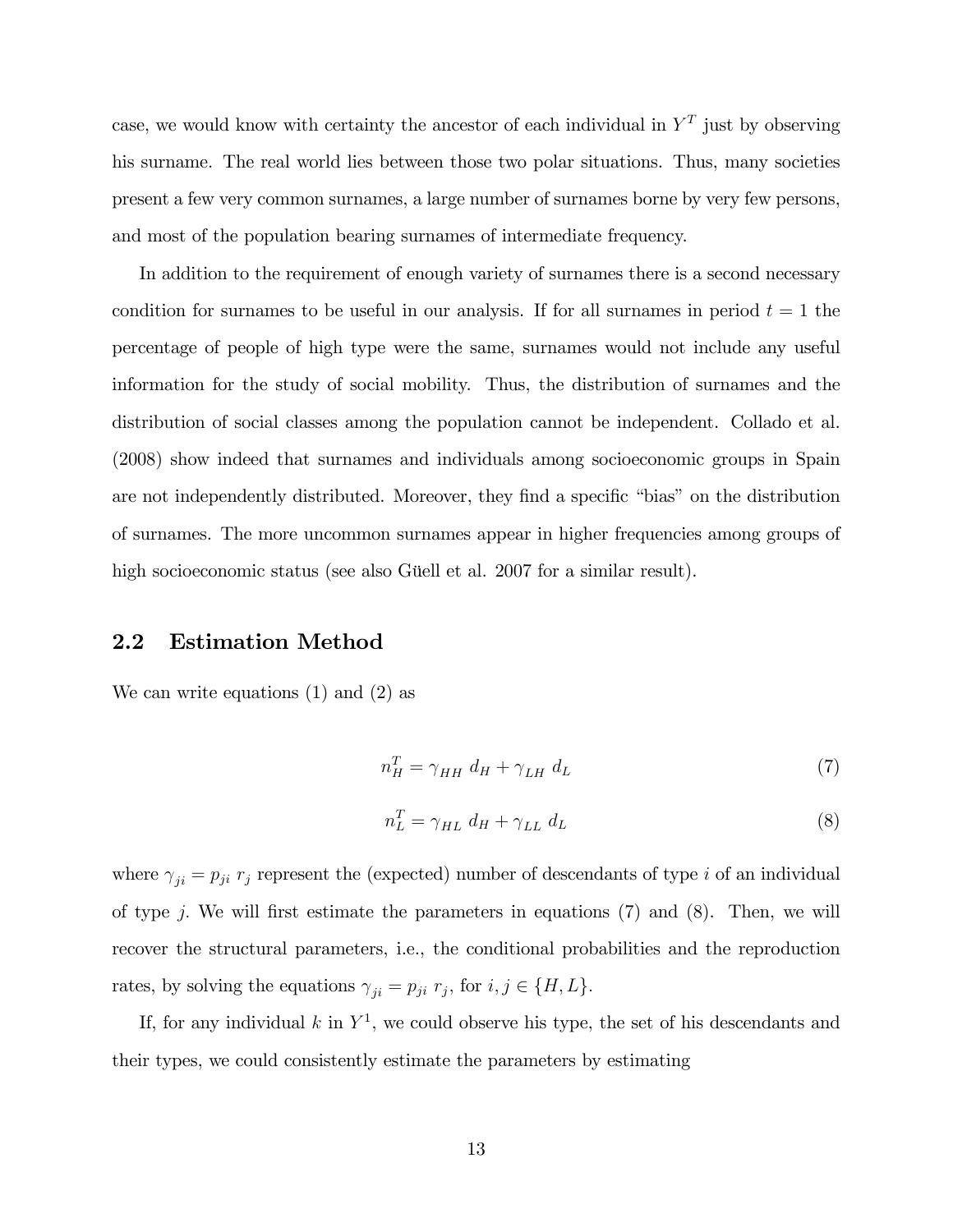$$
n_{H,k}^T = \gamma_{HH} d_{H,k} + \gamma_{LH} d_{L,k} + \varepsilon_{H,k}
$$
\n
$$
(9)
$$

$$
n_{L,k}^T = \gamma_{HL} d_{H,k} + \gamma_{LL} d_{L,k} + \varepsilon_{L,k}
$$
\n
$$
(10)
$$

by OLS, where  $d_{H,k}$   $(d_{L,k})$  is a dummy variable that takes the value 1 if individual k is of type H (type L) and zero otherwise,  $n_{H,k}^T$  ( $n_{L,k}^T$ ) denote the observed number of type H (type L) descendants of k, and  $\varepsilon_{H,k}$  and  $\varepsilon_{L,k}$  are the error terms. These two equations, however, cannot be directly estimated because we do not have information on the descendants of each particular individual. What we observe is the type and the surname of each individual in  $Y^1$  and  $Y^T$ . Notice that, as mentioned, the surnames delimit the set of potential ancestors of each individual in  $Y^T$ . Our identification strategy consists in aggregating the equations by surname.

Let  $m_{i,s}^1$  ( $m_{i,s}^T$ ) be the number of individuals in class i with surname s in  $Y^1$  ( $Y^T$ ). Then, from  $(9)$  and  $(10)$  we have

$$
m_{H,s}^T = \gamma_{HH} \ m_{H,s}^1 + \gamma_{LH} \ m_{L,s}^1 + u_{H,s} \tag{11}
$$

$$
m_{L,s}^T = \gamma_{HH} \ m_{H,s}^1 + \gamma_{LH} \ m_{L,s}^1 + u_{H,s} \tag{12}
$$

Since in our data we observe the number of individuals in class i with surname s in  $Y^1$ and  $Y^T$ , by aggregating to the surname level we overcome the unobservability problem that equations (9) and (10) present.

The properties of the errors terms in equations (11) and (12) depend on the assumptions made on the original error terms in equations (9) and (10). If we assume that  $\varepsilon_{H,k}, \varepsilon_{L,k}$  are iid and display a non-diagonal covariance matrix, i.e.,

$$
\left(\begin{array}{c} \varepsilon_{H,q} \\ \varepsilon_{L,q} \end{array}\right) \sim \text{iid} \left[\left(\begin{array}{c} 0 \\ 0 \end{array}\right), \left(\begin{array}{cc} \sigma_H^2 & \sigma_{HL} \\ \sigma_{HL} & \sigma_L^2 \end{array}\right)\right]
$$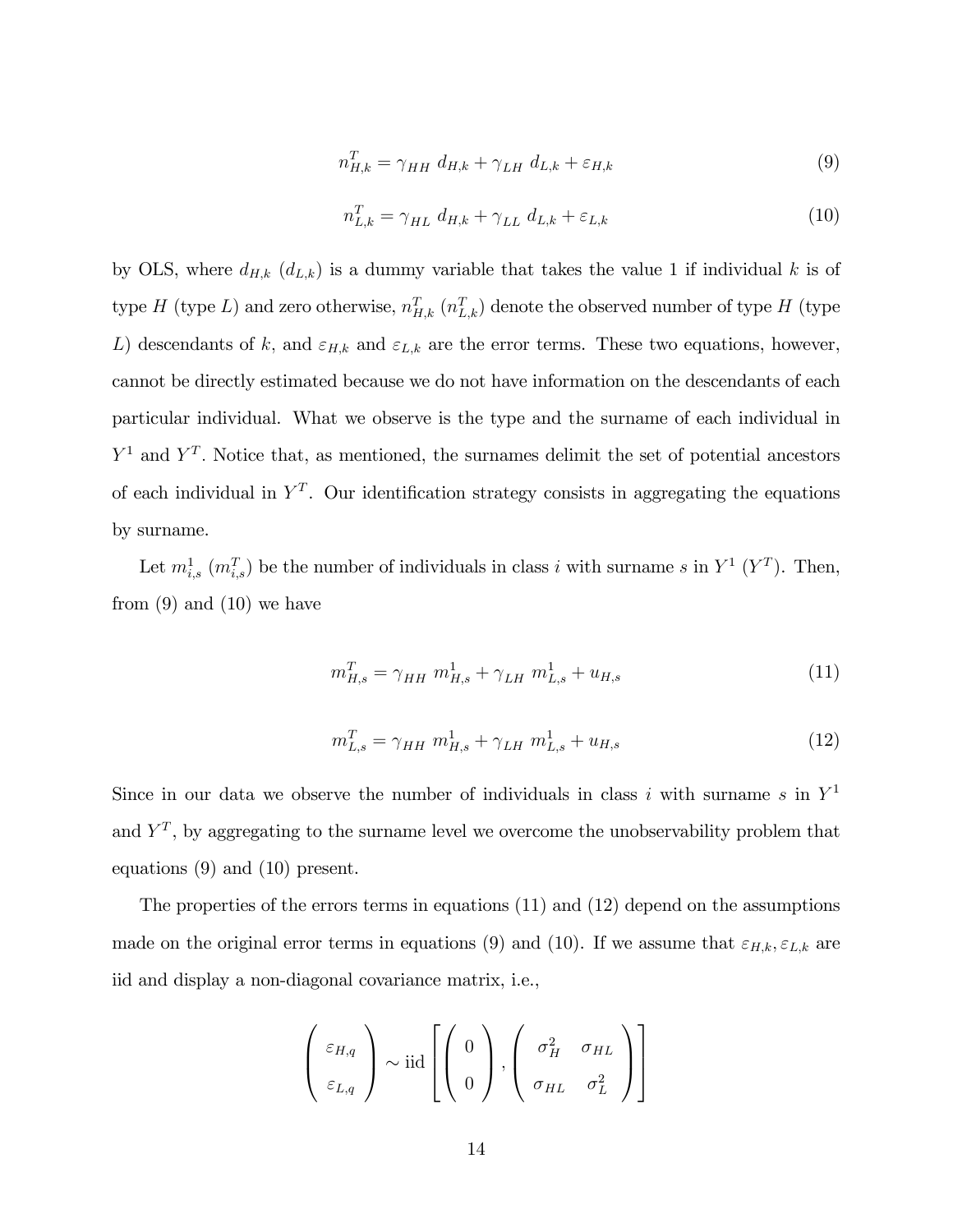then, the error term of the aggregated equations displays heteroskedasticity of a known form:

$$
\left(\begin{array}{c} u_{H,s} \\ u_{L,s} \end{array}\right) \sim \text{iid} \left[\left(\begin{array}{c} 0 \\ 0 \end{array}\right), \left(\begin{array}{cc} m_s^1 \sigma_H^2 & m_s^1 \sigma_{HL} \\ m_s^1 \sigma_{HL} & m_s^1 \sigma_L^2 \end{array}\right)\right]
$$

where  $m_s^1$  denotes the size of surname s, i.e., the number of people with surname s in  $Y<sup>1</sup>$ . Since the form of the heteroskedasticity is known, we may reach efficiency estimating equations (11) and (12) by feasible generalized least squares (GLS) dividing both sides of the equation by the square root of the surname size in  $Y_1$ . Moreover, to account for the potential heteroskedasticity of the errors in equations (9) and (10), we calculate a robust-toheteroskedasticity variance matrix for our GLS estimator to compute the standard errors.

# 3 The Data

We apply the estimation methodology described in the previous section to the Spanish regions of Cantabria and Murcia. These regions are located in almost opposite sides of the country and are quite different in their climate, in their orographic and geophysical conditions, and in their socioeconomic and productive structures. Cantabria has a current population of about 589,000 and Murcia about 1,446,000. The GDP per capita in Cantabria is just slightly above the average of the whole country and in Murcia it is 82% of such average. In this empirical application, period  $t = 1$  for the region of Cantabria corresponds to the year 1898 and period  $T$  to 2001 (in some of the robustness exercises we also use data from the year 2004). We focus mostly on the region of Cantabria because, as we will explain later, this is the only region for which we have two census data sets (in electronic format) with a time separation of more than one century. In the case of Murcia we only have census data for the period  $t = 1$  (year 1890), with the data used for period T obtained from the telephone directory. Thus, our benchmark case will deal exclusively with the region of Cantabria. The estimations regarding the region Murcia will be used just as a robustness check.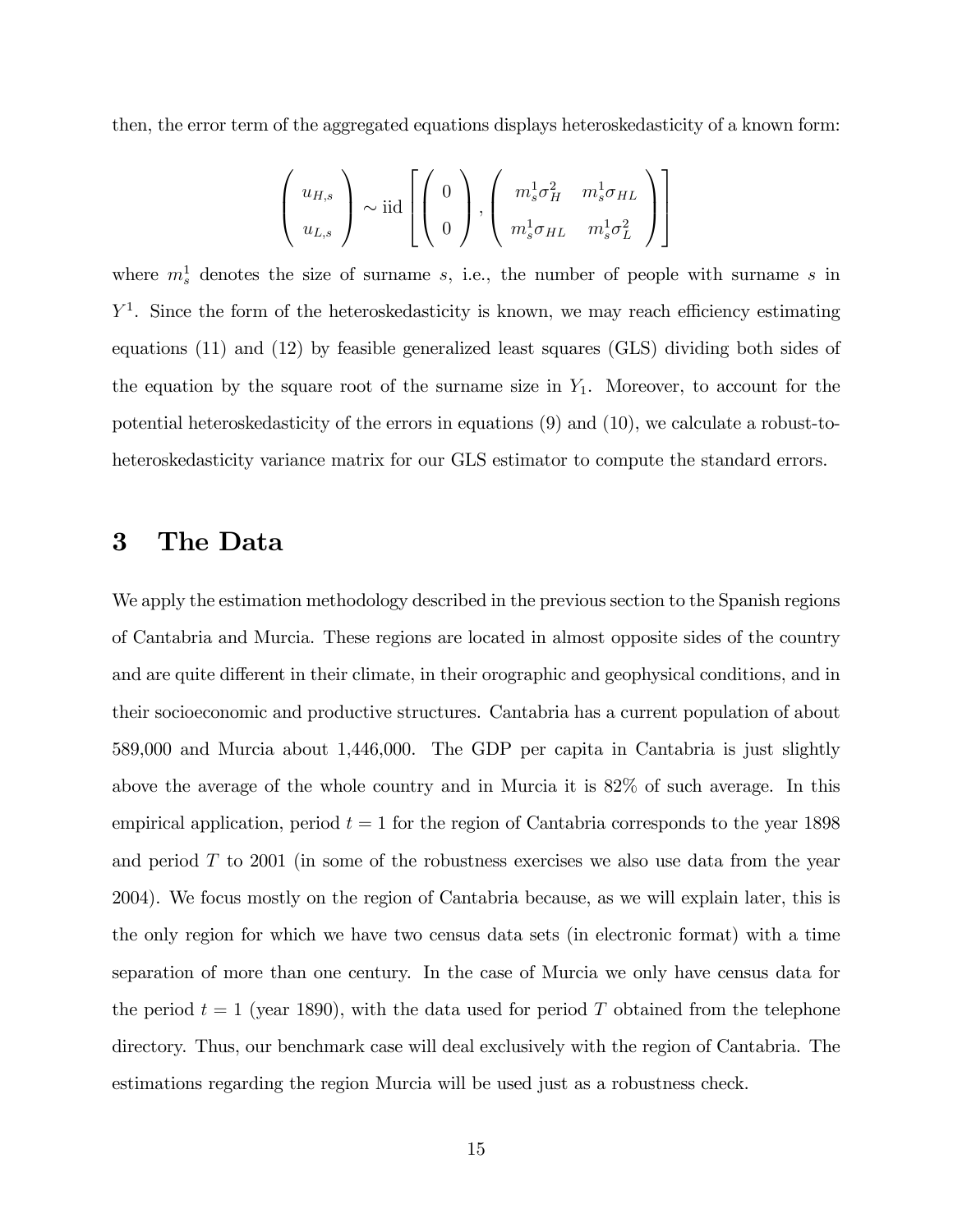Two notes of caution must be raised at this point. First, it is not clear that these regional samples are representative of the whole country.<sup>6</sup> Second, our theoretical model assumes no immigration flows and this can introduce a bias in the results. However, the region of Cantabria was a net exporter of migrants during the 20th century with very reduced immigration flows. Thus, 1980-90 was the only decade with a positive net migration flow, consisting of only 6,500 people, 1.2% of the original population (see Alcaide 2007). In any case, this recent immigration is discounted in the analysis since our 2001 data contain information on the birthplace of each individual and we discard all the individuals born in a different region from Cantabria. In the case of Murcia, the region has been even a stronger net exporter of migrants<sup>7</sup> during the period. Despite all the precautions, we cannot rule out that such immigrants might have some influence on our result. In any case, we should bear in mind that our reproduction rates  $r_i$  should be understood as the number of descendants living in Cantabria in 2001. Thus, the total number of descendants in the whole country might be different from such rate. In the same way, our estimates of intergenerational social mobility refer exclusively to the lineages remaining in the region.

#### 3.1 Period 1: Data on Year 1898 and 1890

The data for the year 1898 (or 1890 for Murcia) come from the Spanish electoral census of that year. Such census lists the full name, age, address, and occupation of the person, and whether the person is illiterate or not, for the entire male population over 25 years old. This is a nationwide census but currently is only available in electronic format for the regions of Cantabria and Murcia.

The number of (male) people in Cantabria in the census is 58,000 and in Murcia almost 100,000. We select the individuals within the age range of  $25-45$  years.<sup>8</sup> These individuals

<sup>6</sup>We hope that the data of the 1898 census corresponding to the rest of the Spanish regions will be available soon in electronic format.

<sup>&</sup>lt;sup>7</sup>The process changed in the 1980's when a significant number of the people who emigrated during the previous decades returned to the region.

<sup>8</sup>Our results are robust to small changes in the age range considered. This and the rest of robustness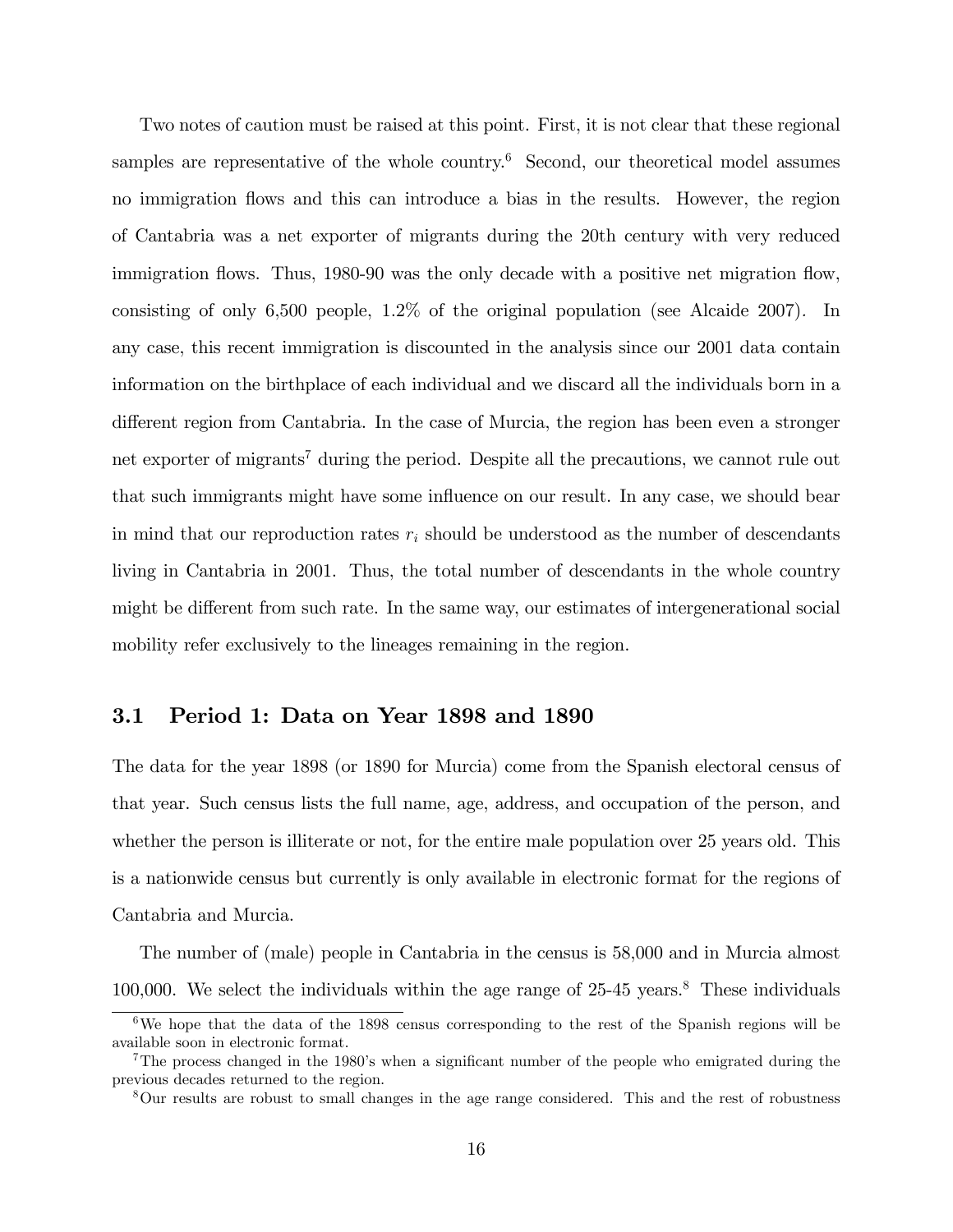form our set  $Y^1$  which contains 32,557 people in Cantabria and 49,789 in Murcia.

We would like to classify the individuals in such sets according to their educational level. A natural classification would be to consider any person to be of high type if he is able to read and write. Unfortunately, such information in Cantabriaís census contains too many errors, so we decided not to use it. Thus, we instead classify the people according to the socioeconomic status of their professions. We clustered all the 330 professions listed in the census into two groups: The high-class group  $(H)$  contains professions that can be seen as denoting a high socioeconomic status and covers 19.62% of the population in Cantabria  $(19.31\%$  in Murcia), whereas the low-class group  $(L)$  contains all the other professions. It is important to note that this profession-based classification is probably very highly correlated with the classification we would obtain with the mentioned literacy criteria. In fact, we classified the population in the electoral census of Murcia first according to this professionbased criteria and second according to whether a person is able to read and write (contrary to the situation with Cantabria, this information in the census of Murcia is very reliable) obtaining that the two classifications are highly correlated (the percentage of people in class H who are able to read and write is almost  $70\%$ , whereas the percentage of people in class L is about  $17\%$ ). Thus, we are confident that the groups used for the socioeconomic classification of the population of Cantabria in 1898 also classify people according to their human capital level.

#### 3.2 Period T: Data on Year 2001

The main data set used here is the 2001 population census of Cantabria. In a second exercise we will use the data from the Yellow Pages of the telephone directory corresponding to Cantabria and Murcia as a way of checking the robustness of our results.

The 2001 population census of Cantabria contains information, among other variables, on the full name, age, occupation, and educational level of all individuals, both males and checks not provided in the paper are available from the authors upon request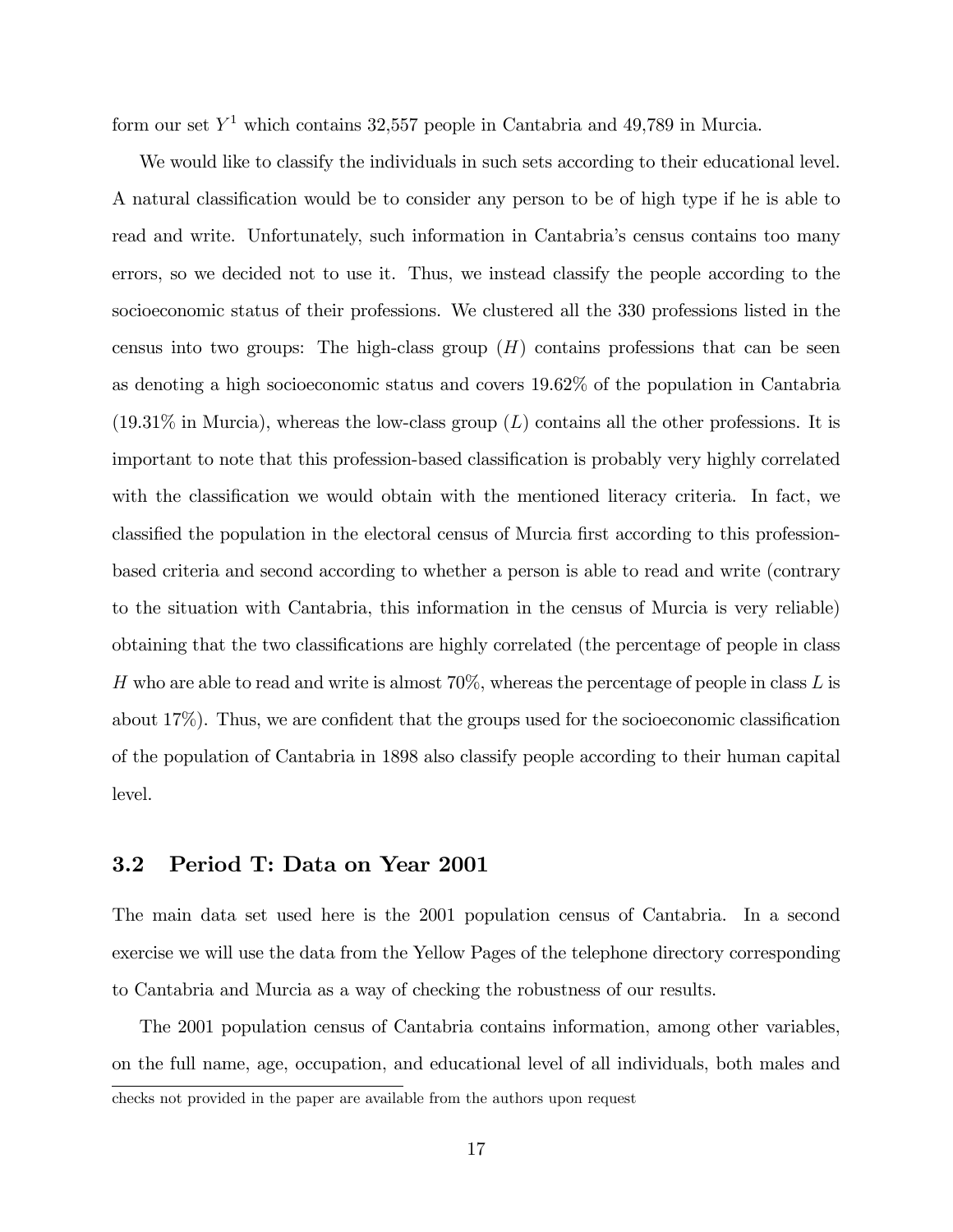females. The set  $Y^T$  is now obtained by selecting all the individuals, men and women, from the census in the specified age range of  $22-46^9$ . To test the robustness of our results to the sample selection, we also consider the case of only male and only female individuals. After excluding people born in other regions the total population in  $Y^T$  is 150,962 (73,837 women).

We use two criteria to distinguish the  $H$  and  $L$  types. First, we classify people according to the type of education acquired. We include in the high class all the individuals with a bachelor's degree or a higher educational level. This class covers 17.44% of the population in  $Y<sup>T</sup>$  (14.85% among men and 20.15% among women). Notice that the share of the population in the high class is relatively similar to the share of the population in the high class in  $Y^1$ . In the low class we include all the remaining individuals.

Second, we also consider classifying people in  $Y<sup>T</sup>$  according to the socioeconomic status of their professions. The census provides a classification of professions in 18 groups and we classify those groups in two socioeconomic classes, high and low. Table A in the Appendix provides the classification of those 18 groups. Since the profession is only reported for those who are working, we have to drop inactive and unemployed individuals; thus, the population size is smaller than when we use the educational level. According to this socioeconomic classification of people in  $Y<sup>T</sup>$  we have 101,133 individuals (38,000 women) with 25.96% of them belonging to the high class (24.73% among men and 28.02% among women).

It can be argued that, to study issues of intergenerational social mobility, the use of educational level as the variable that generates our social classes is more correct than using the socioeconomic status of the professions. Thus, a problem with our data on professions is that for each individual the profession that appears in the census is the one the individual had at the time the census was performed. Many individuals change their profession throughout their lives and only considering the profession at a moment in time can bias the results significantly. This problem is similar to the one Solon (1992) emphasized in the case of

<sup>&</sup>lt;sup>9</sup>We also analyzed what happens when the set  $Y<sup>T</sup>$  is given by the individuals between 46 and 70 years old. The results are consistent with the Öndings reported in this paper.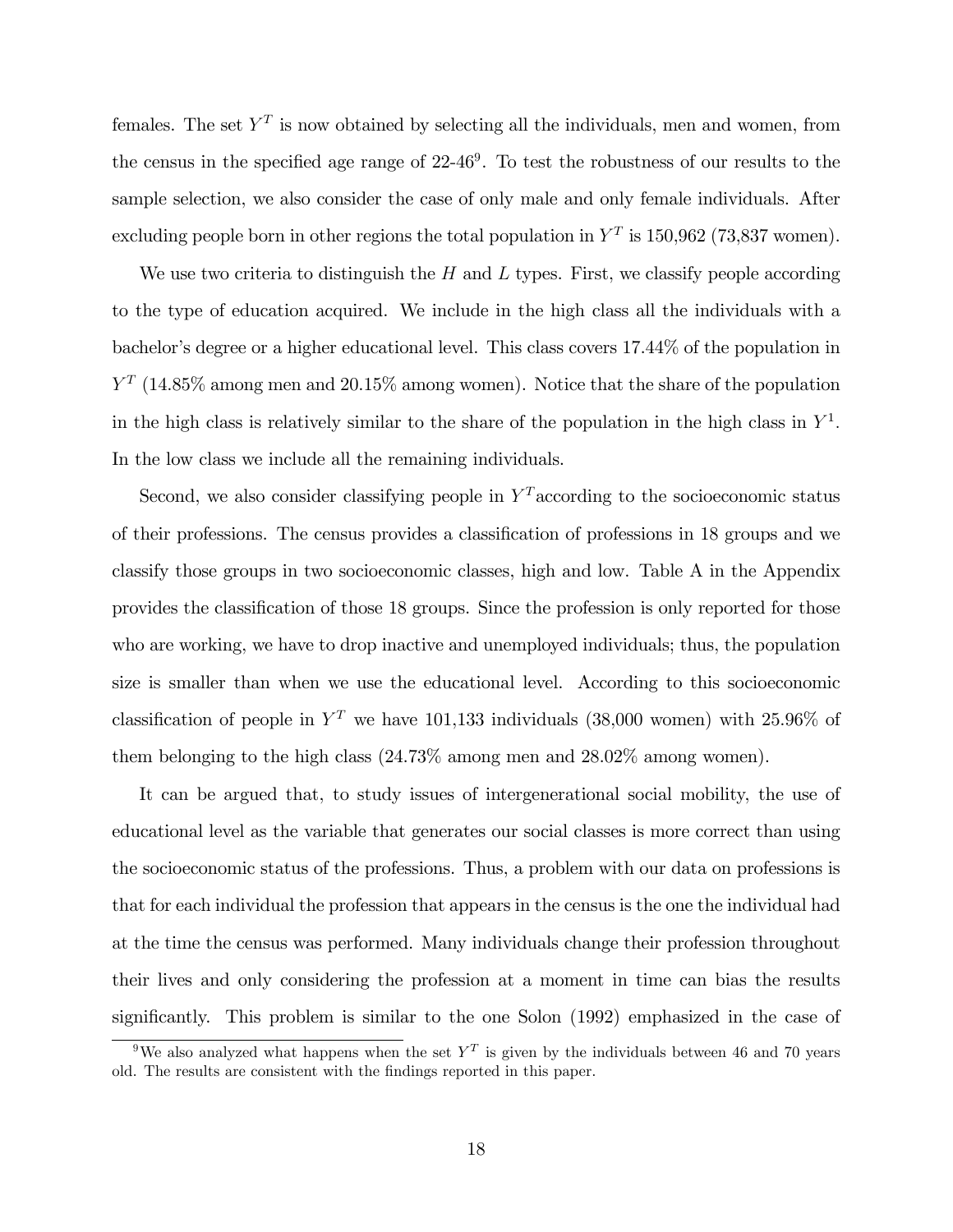intergenerational income mobility. The educational level, by contrast, seems to be safer from these changes over the adult life of an individual. In any case, we believe that, despite this problem, it is interesting to carry out all of our estimates, both with the type of profession and with the level of education.

A potential critique to defining social classes based on the level of education is the possible inconsistency with our definition of classes in the 19th century, which is based on the socioeconomic status of the professions. In fact, as we have argued, our social classes in the 19th century could be highly correlated with levels of education. However, we think that even if this is not the case the results are interesting because there is nothing inconsistent in such approach. Thus, we could ask questions like, "How many of those with higher education today are descended from people with a high-status profession in the 19th century?" This is interesting even though the definitions of social classes in each period are different. Aware of the advantages and disadvantages of each approach and for the sake of completeness, we will carry out all of our analysis using both the profession and the level of education as separating criteria.

The data of the population census in the 21st century are available only for Cantabria, not for Murcia. This forced us to use an alternative data source that is available in electronic format for any Spanish region: the 2004 business section of the telephone directory<sup>10</sup> (Yellow Pages). We compiled information from the Yellow Pages for both Cantabria and Murcia. For Cantabria this business section contains 15,991 numbers registered under the names of persons<sup>11</sup> (49,789 in the case of Murcia) and provides information on the name and address of the subscriber and the type of business or professional activity. The number of different professions is about 1,000. We classify the professions in the Yellow Pages according to the level of education required to practice such professions.<sup>12</sup> The high group contains professions

 $10$ Notice that the population census refers to year 2001 and the telephone directory to 2004. We believe that this small date difference is of no consequence for our analysis.

<sup>&</sup>lt;sup>11</sup>The telephone directory is available on a commercial CD-ROM (INFOBEL, http://www.infobel.com).

 $12$ The classification of the more than a thousand professions was done in a subjective manner by each of the three authors independently. The limited number of discrepancies was solved by consulting different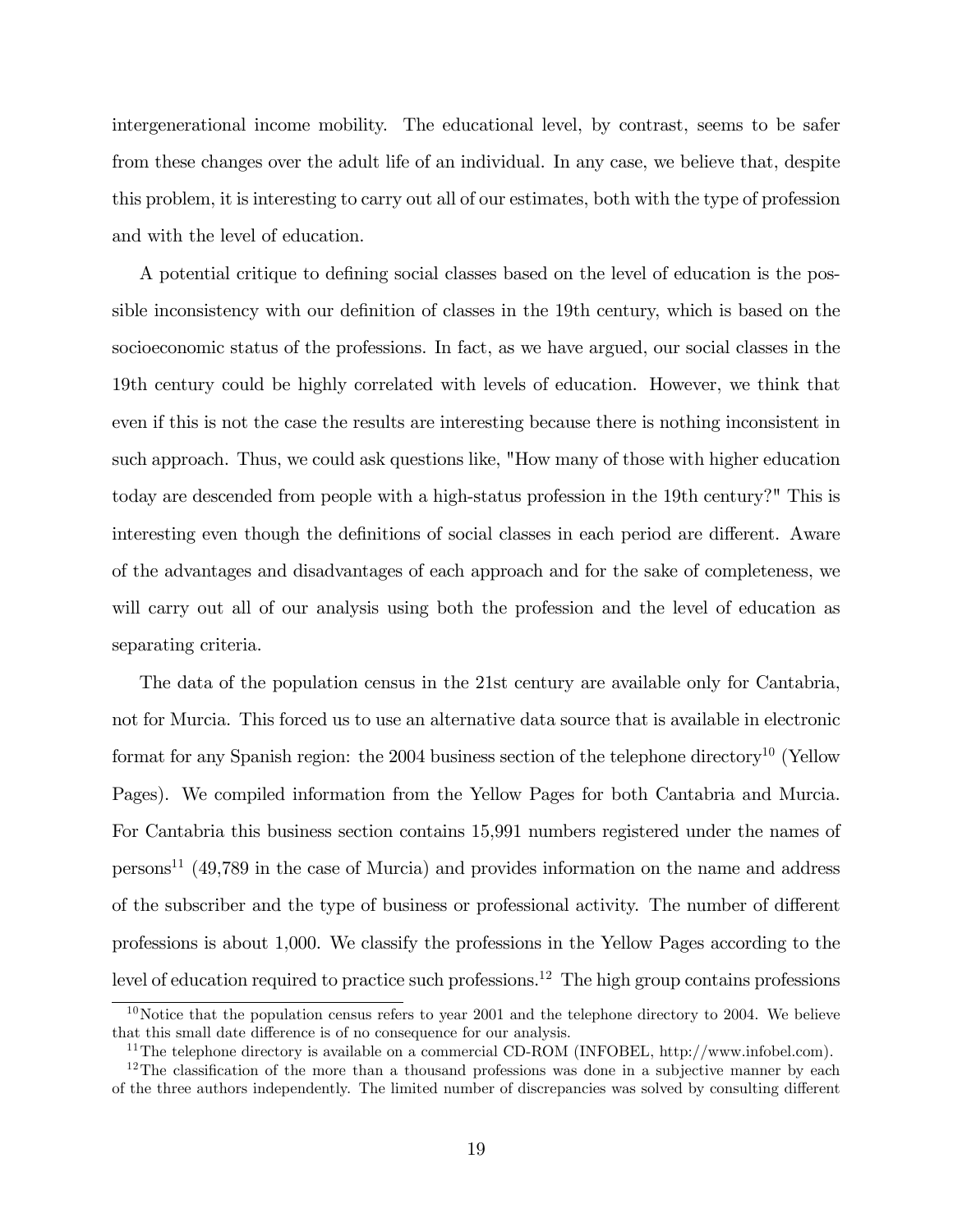that require a bachelor's degree or a higher educational level. In the low class we include all the remaining professions. According to this classification of people,  $31.10\%$  in  $Y^T$  belong to the high class (32.54% in the region of Murcia).

As the Yellow Pages provide no information on the age of people we cannot directly select a generation of people between the desired age interval of 22-46 years. We are confident that most people listed in the Yellow Pages belong to approximately the same generation and that the number of listed people whose father and/or mother is also listed is probably small. However, we are aware that it is only an approximation that may distort the results.<sup>13</sup> Therefore, we consider that our main results are those obtained using the population census of Cantabria. The use of the Yellow Pages is motivated for two reasons: in the case of Cantabria, as a robustness analysis of the results obtained with the census, and in the case of Murcia, as an exercise of inter-regional comparison.

# 4 Main Empirical Results

We apply the methodology developed in section 2 to estimate the parameters  $\gamma_{ii}$  using equations (11) and (12). Then, as mentioned above, we will recover the structural parameters, i.e., the conditional probabilities and the reproduction rates, by solving the equations  $\gamma_{ji} = p_{ji} r_j$ , for  $i, j \in \{H, L\}$ . All the results presented in this section, except for those in the last subsection, refer to the region of Cantabria. In all of them  $Y^1$  is given by all male individuals in the 1989 electoral census aged 25-45 years, and the classes are based on the socioeconomic status of the professions. We first present the benchmark case for which i)  $Y<sup>T</sup>$  is given by all individuals age 22-46 years in the 2001 population census of Cantabria and (ii) the classes in 2001 are based on the educational level criterion.

The cases presented subsequently differ in the type of data used to generate  $Y<sup>T</sup>$  (only

information sources. The classification is available from the authors upon request.

 $13$ An advantage with respect to the census, though, is that the list of professions in the Yellow Pages is very large (more than a thousand possible different professions) while the classification of occupations in the census contains only 19 different types.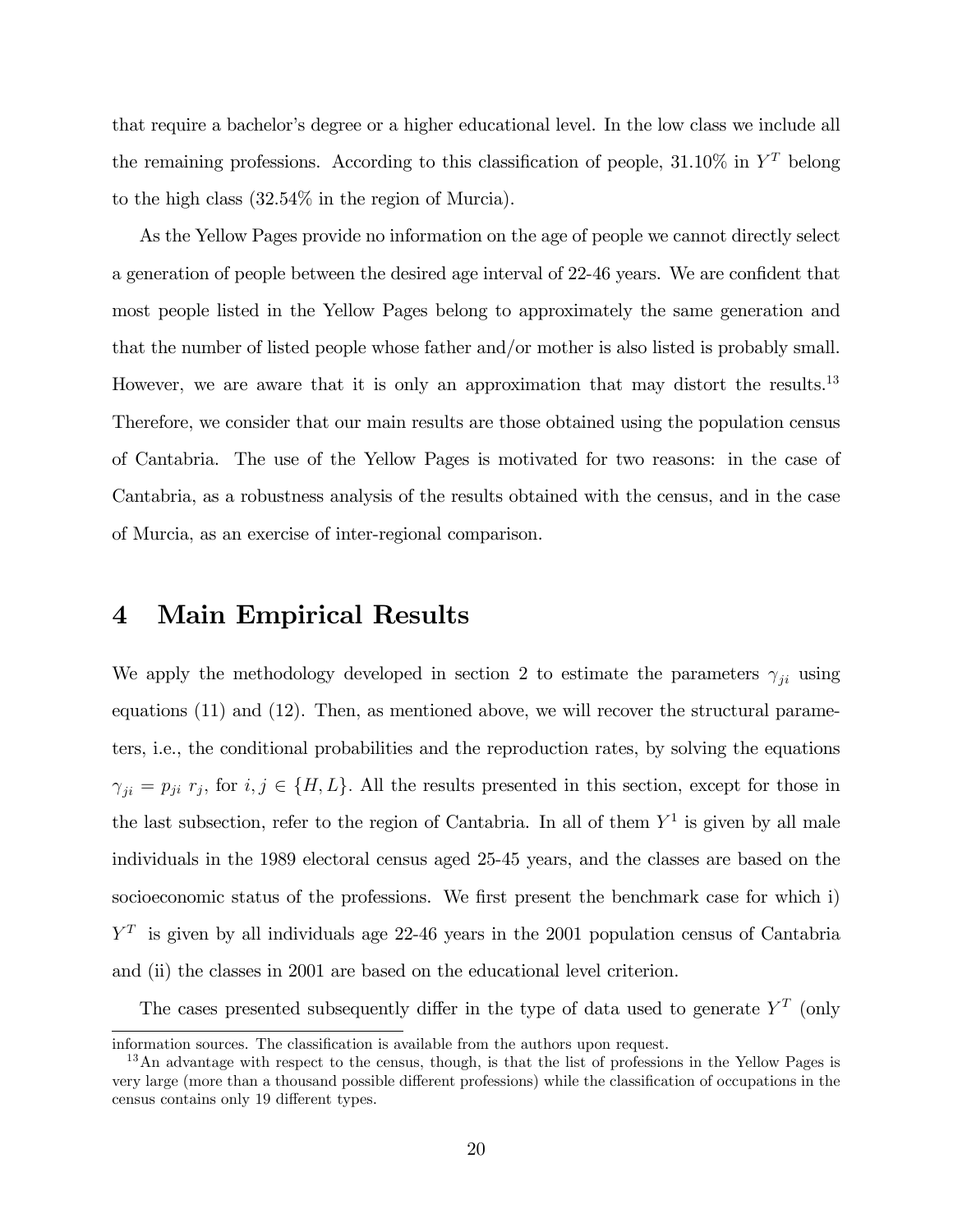the male population or only the female population, or the telephone directory) or in the classification used to obtain the classes in  $Y<sup>T</sup>$  (socioeconomic status of the profession instead of educational level ). In the last subsection we present the results for the region of Murcia using the telephone directory to generate the population in  $Y<sup>T</sup>$ .

#### 4.1 Benchmark Case

Tables 1 and 2 show the results for the region of Cantabria when  $Y<sup>T</sup>$  is based on the 2001 population census and the corresponding two classes,  $H$  and  $L$ , are generated by educational level. This case contains the core results of the paper.

| Table 1       |                                 |       |  |  |  |
|---------------|---------------------------------|-------|--|--|--|
|               | Parameters $\gamma_{ii}$        |       |  |  |  |
|               | Source: Population census 2001. |       |  |  |  |
|               | <i>Education groups.</i>        |       |  |  |  |
| Equation 11   |                                 |       |  |  |  |
| Parameter     | Estimate                        | SE    |  |  |  |
| $\gamma_{HH}$ | 1.057                           | 0.071 |  |  |  |
| $\gamma_{LH}$ | 0.767                           | 0.018 |  |  |  |
| Equation 12   |                                 |       |  |  |  |
| $\gamma_{HL}$ | 4.024                           | 0.308 |  |  |  |
| $\gamma_{LL}$ | 3.872                           | 0.089 |  |  |  |

The difference between the  $\gamma_{ji}$  parameters clearly points in the direction of no HICC. A high-type person in the 19th century had on average 1.057 descendants belonging to the high-class group in 2001, and 4.024 descendants belonging to the low-class group, whereas for a low-type person in the 19th century those figures are 0.767 and 3.872.

Given the estimated values of the parameters  $\gamma_{ji}$  we can easily compute the conditional probabilities  $p_{HH}$  and  $p_{LH}$ , the reproduction rates  $r_H$  and  $r_L$ , the odds ratio OR and the outflow ratios  $F_{HH}$ ,  $F_{HL}$ . Table 2 presents all these values, with the corresponding standard errors, with a last column showing the percentage of people of type  $H$  in  $Y^1$ .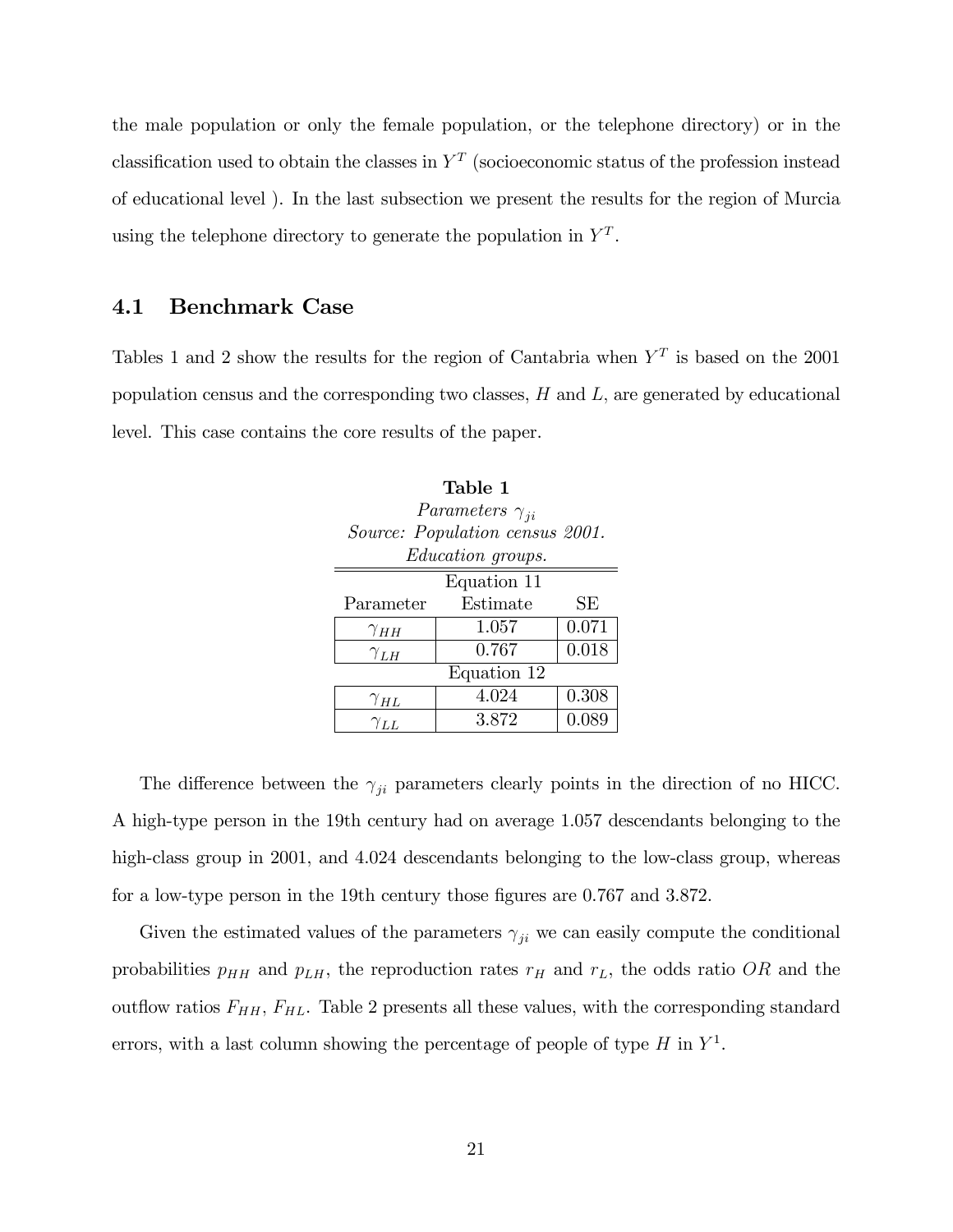| Table 2                                           |          |         |         |                         |          |                                         |
|---------------------------------------------------|----------|---------|---------|-------------------------|----------|-----------------------------------------|
| Mobility parameters and reproduction rates.       |          |         |         |                         |          |                                         |
| Source: Population census 2001. Education groups. |          |         |         |                         |          |                                         |
| $p_{HH}$                                          | $p_{LH}$ | $r_H$   | $r_L$   | OR                      | $F_{HH}$ | $F_{HL}$ $(N_{H}^{1}/N^{1}) \times 100$ |
| 0.208                                             | 0.165    | 5.081   | 4.640   | $1.325$ $25.17$ $20.23$ |          | 19.62                                   |
| (0.007)                                           | (0.002)  | (0.368) | (0.102) | (0.075)                 |          |                                         |

These results show that the degree of social mobility has not been strong enough to erase the influence of the 19th-century ancestors on today's descendants. An odds-ratio of  $OR = 1.325$  shows that the relative probability of having a descendant of type H over having a descendant of type  $L$  is around 32% higher for people of type  $H$  than for people of type L. Note that the number of generations between people in  $Y^1$  and people in  $Y^T$ , i.e., the length of the PAL, must be three or four generations for the largest majority of the population (people in  $Y^1$  are the great-grandfathers or great-grandfathers of people  $\text{in} Y^T$ ). Thus, such bias on the relative probability of having descendants of type H three or four generations forward seems quantitatively important.

A complementary approach to assess the degree of social mobility consists in comparing the outflow ratio  $F_{HH}$  to the percentage  $\frac{N_H^1}{N^1} \times 100$  of high-class ancestors. Our definition of HICC requires those two variables to take the same value. Our estimation shows, however, that 25.17% of H-type people in  $Y<sup>T</sup>$  have ancestors of type H instead of the 19.62% required under HICC. In other words, after three/four generations, there is around a 28% "excess" of agents with ancestors of type  $H$  among the current population in class  $H$ . It is interesting to note that the outflow ratio  $F_{LH}$  is also bigger, although just slightly, than the proportion of high-class individuals in  $Y^1$ . This is due to the fact that the reproduction rate is higher for individuals of type  $H$  than for individuals of type  $L$ , and therefore, the proportion of descendant of H-type individuals is larger than their share in  $Y^1$ .

This higher reproduction rate for H type than for L type  $(5.081 \text{ versus } 4.640)$ , although not statistically significant, appears in most of our estimates and is consistent with the findings of Clark (2007), who proves that reproduction rates in England have been higher for the high-class people than for the low-class people.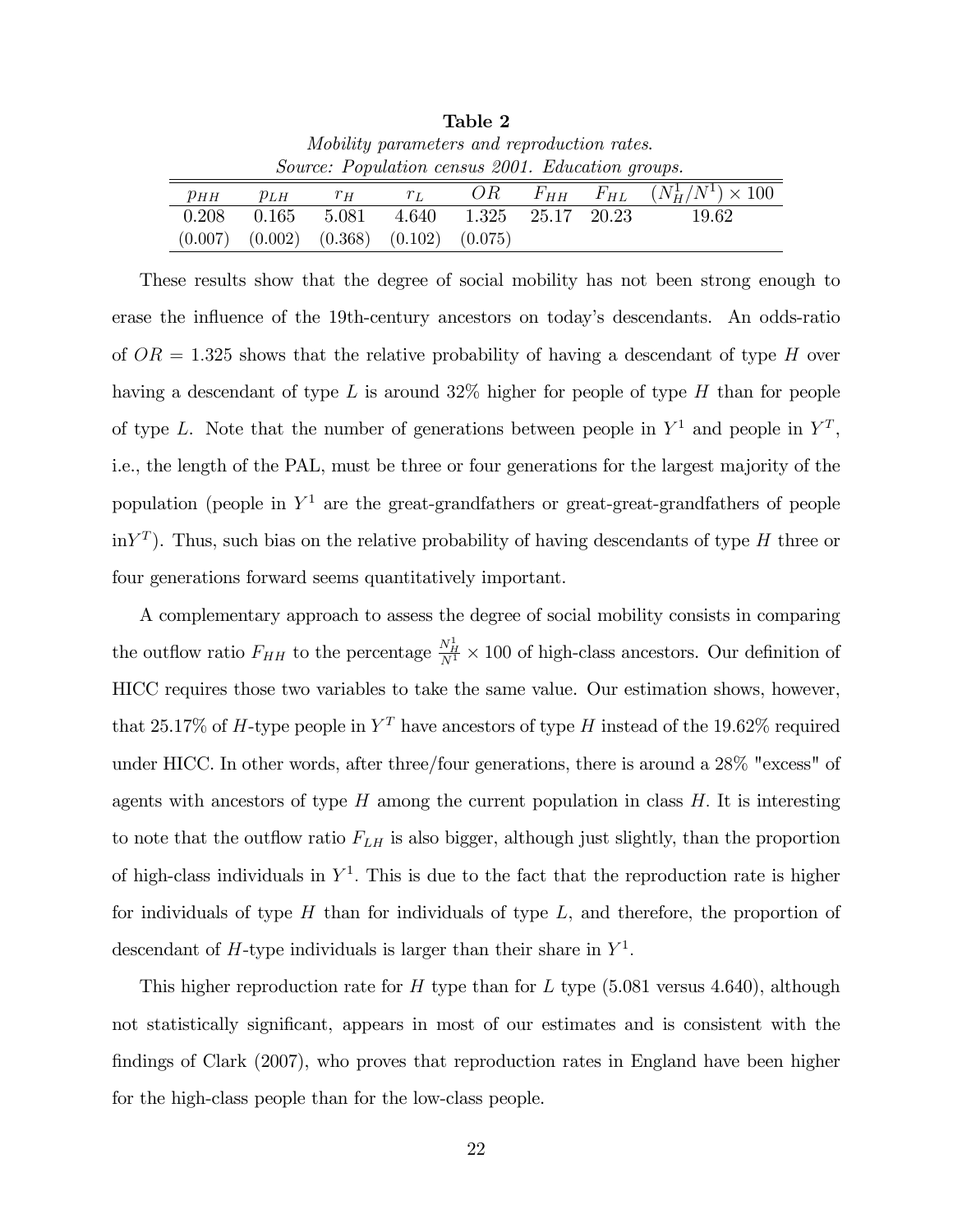Thus, we conclude that our estimations show that the probability of belonging to the higheducation group is still correlated with the socioeconomic status of the great-grandfathers and great-great-grandfathers. It is important to recall that we focus our analysis exclusively on the influence via paternal lines. One would suspect that the total influence of all ancestors (throughout the maternal and paternal lines) is still higher than the one we are able to detect here.

### 4.2 Gender Differences

Recall that the set  $Y^T$  contains the entire population (male and female) within the age bracket 22-46 years. The set  $Y<sup>1</sup>$ , however, contains no female population. It might be interesting to carry out the previous analysis, but first considering exclusively the male population in  $Y^T$  and then the female population in  $Y^T$ . In a similar way to Tables 1 and 2 above, Tables 3 and 4 summarize the results for the two cases.

| Parameters $\gamma_{ji}$ for men and women |                                 |       |  |  |  |  |
|--------------------------------------------|---------------------------------|-------|--|--|--|--|
|                                            | Source: Population census 2001. |       |  |  |  |  |
|                                            | <i>Education groups.</i>        |       |  |  |  |  |
|                                            | Equation 11                     |       |  |  |  |  |
| Parameter                                  | Estimate                        | SЕ    |  |  |  |  |
| $\gamma_{HH}$ , men                        | 0.478                           | 0.035 |  |  |  |  |
| $\gamma_{HH}$ , women                      | 0.578                           | 0.040 |  |  |  |  |
| $\gamma_{LH}$ , men                        | 0.328                           | 0.009 |  |  |  |  |
| $\gamma_{LH}$ , women                      | 0.438                           | 0.011 |  |  |  |  |
|                                            | Equation 12                     |       |  |  |  |  |
| $\gamma_{HL}$ , men                        | 2.120                           | 0.163 |  |  |  |  |
| $\gamma_{HL}$ , women                      | 1.903                           | 0.148 |  |  |  |  |
| $\gamma_{LL}$ , men                        | 2.038                           | 0.046 |  |  |  |  |
| $\gamma_{LL}$ , women                      | 1.834                           | 0.044 |  |  |  |  |

| Table 3                                    |  |
|--------------------------------------------|--|
| Parameters $\gamma_{ji}$ for men and women |  |
| Source: Population census 2001.            |  |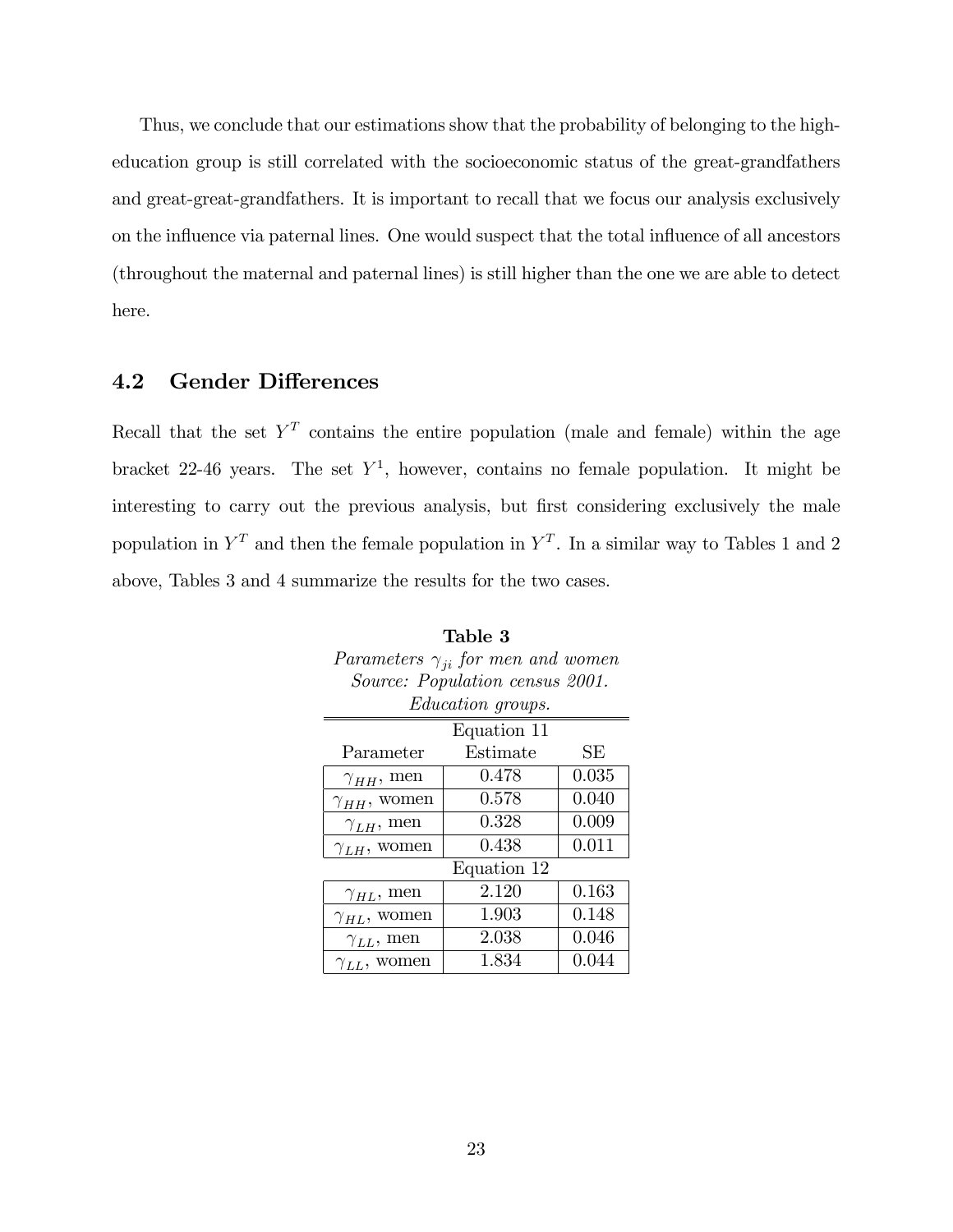| Mobility parameters and reproduction rates. Men and women. |          |          |         |         |         |          |          |               |
|------------------------------------------------------------|----------|----------|---------|---------|---------|----------|----------|---------------|
| <i>Source: Population census 2001. Education groups.</i>   |          |          |         |         |         |          |          |               |
|                                                            | $p_{HH}$ | $p_{LH}$ | $r_H$   | $r_L$   | OR      | $F_{HH}$ | $F_{LH}$ | $(N_H^1/N^1)$ |
| Men                                                        | 0.184    | 0.138    | 2.599   | 2.367   | 1.4     | 26.23    | 20.25    | 19.62         |
|                                                            | (0.007)  | (0.003)  | (0.190) | (0.051) | (0.095) |          |          |               |
| Women                                                      | 0.233    | 0.193    | 2.481   | 2.273   | 1.27    | 24.35    | - 20 21  | 19.62         |
|                                                            | (0.009)  | (0.003)  | (0.181) | (0.052) | (0.082) |          |          |               |

Table 4

The general picture is the same for men and for women, and it coincides with that obtained in the aggregated case. However, there are some differences worth mentioning. The odds ratio is 1.4 for men and only 1.27 for women (even though the difference is not statistically significant). The proportion of men in group  $H$  with ancestors of type  $H$  is 26.23, whereas for women the proportion is 24.35. Thus, it seems that the influence of (male) ancestors is somewhat stronger for men than it is for women.

### 4.3 Telephone Directory

In this case the set  $Y^T$  is constructed using the 2004 business section of the telephone directory in Cantabria. Tables 5 and 6 present the results.

|               | Equation 11 |       |
|---------------|-------------|-------|
| Parameter     | Estimate    | SЕ    |
| $\gamma_{HH}$ | 0.236       | 0.019 |
| $\gamma_{LH}$ | 0.136       | 0.005 |
|               | Equation 12 |       |
| $\gamma_{HL}$ | 0.406       | 0.031 |
| $\gamma_{LL}$ | 0.330       | 0.008 |

Table 5 Parameters  $\gamma_{ji}$ Source: Telephone directory.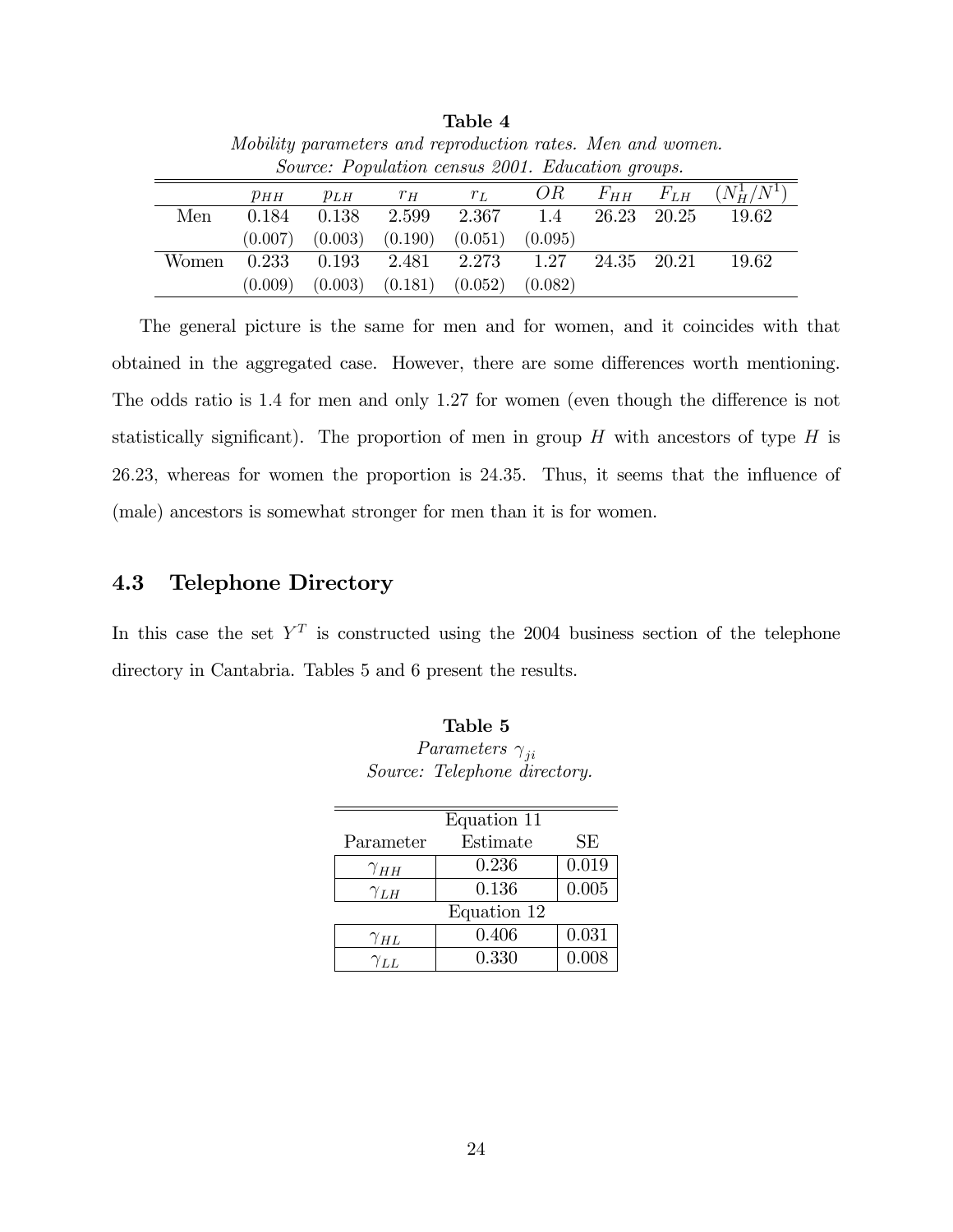| rapie o                                     |          |         |         |         |       |                   |                                |
|---------------------------------------------|----------|---------|---------|---------|-------|-------------------|--------------------------------|
| Mobility parameters and reproduction rates. |          |         |         |         |       |                   |                                |
| <i>Source: Telephone directory.</i>         |          |         |         |         |       |                   |                                |
| $p_{HH}$                                    | $p_{LH}$ | $r_H$   | $r_L$   | OR.     |       | $F_{HH}$ $F_{HL}$ | $(N_{H}^{1}/N^{1}) \times 100$ |
| 0.367                                       | 0.291    | 0.643   | 0.466   | 1.41    | 29.77 | - 23.11           | 19.62                          |
| (0.015)                                     | (0.006)  | (0.045) | (0.012) | (0.125) |       |                   |                                |

 $T - 1 - 6$ 

Note that the values of the  $\gamma_{ji}$  parameters and the reproduction rates are lower than in the benchmark case due to a smaller population in the telephone directory than in the population census. However, the odds ratios are very similar (1.41 here and 1.325 in the benchmark case), thus confirming that the main results of the previous section are robust to the use of a different data source.

### 4.4 Socioeconomic Groups

We use the 2001 population census of Cantabria for  $Y<sup>T</sup>$ , as in the benchmark case, but now the two classes, H and L, are determined by the socioeconomic status of the professions. Tables 7 and 8 present the results.

 $T<sub>1</sub>$   $T<sub>2</sub>$ 

|                        | Table 7                         |       |  |  |  |  |
|------------------------|---------------------------------|-------|--|--|--|--|
|                        | Parameters $\gamma_{ji}$        |       |  |  |  |  |
|                        | Source: Population census 2001. |       |  |  |  |  |
|                        | Socioeconomic groups.           |       |  |  |  |  |
|                        | Equation 11                     |       |  |  |  |  |
| Parameter              | Estimate                        | SЕ    |  |  |  |  |
| $\gamma_{HH}$          | 0.613                           | 0.043 |  |  |  |  |
| $\gamma$ <sub>LH</sub> | 0.459                           | 0.012 |  |  |  |  |
| Equation 12            |                                 |       |  |  |  |  |
| $\gamma_{HL}$          | 1.443                           | 0.108 |  |  |  |  |
| $\gamma_{LL}$          | 1.500                           | 0.032 |  |  |  |  |

|          |          |                                                       |       | Table 8 |       |        |                                            |
|----------|----------|-------------------------------------------------------|-------|---------|-------|--------|--------------------------------------------|
|          |          | Mobility parameters and reproduction rates.           |       |         |       |        |                                            |
|          |          | Source: Population census 2001. Socioeconomic groups. |       |         |       |        |                                            |
| $p_{HH}$ | $p_{LH}$ | $r_H$                                                 | $r_L$ | OR-     |       |        | $F_{HH}$ $F_{HL}$ $(N_H^1/N^1) \times 100$ |
| 0.304    | 0.247    | 3.358                                                 | 3.123 | 1.33    | 24.40 | -19.53 | 19 62                                      |

(0.008) (0.003) (0.234) (0.067 (0.069)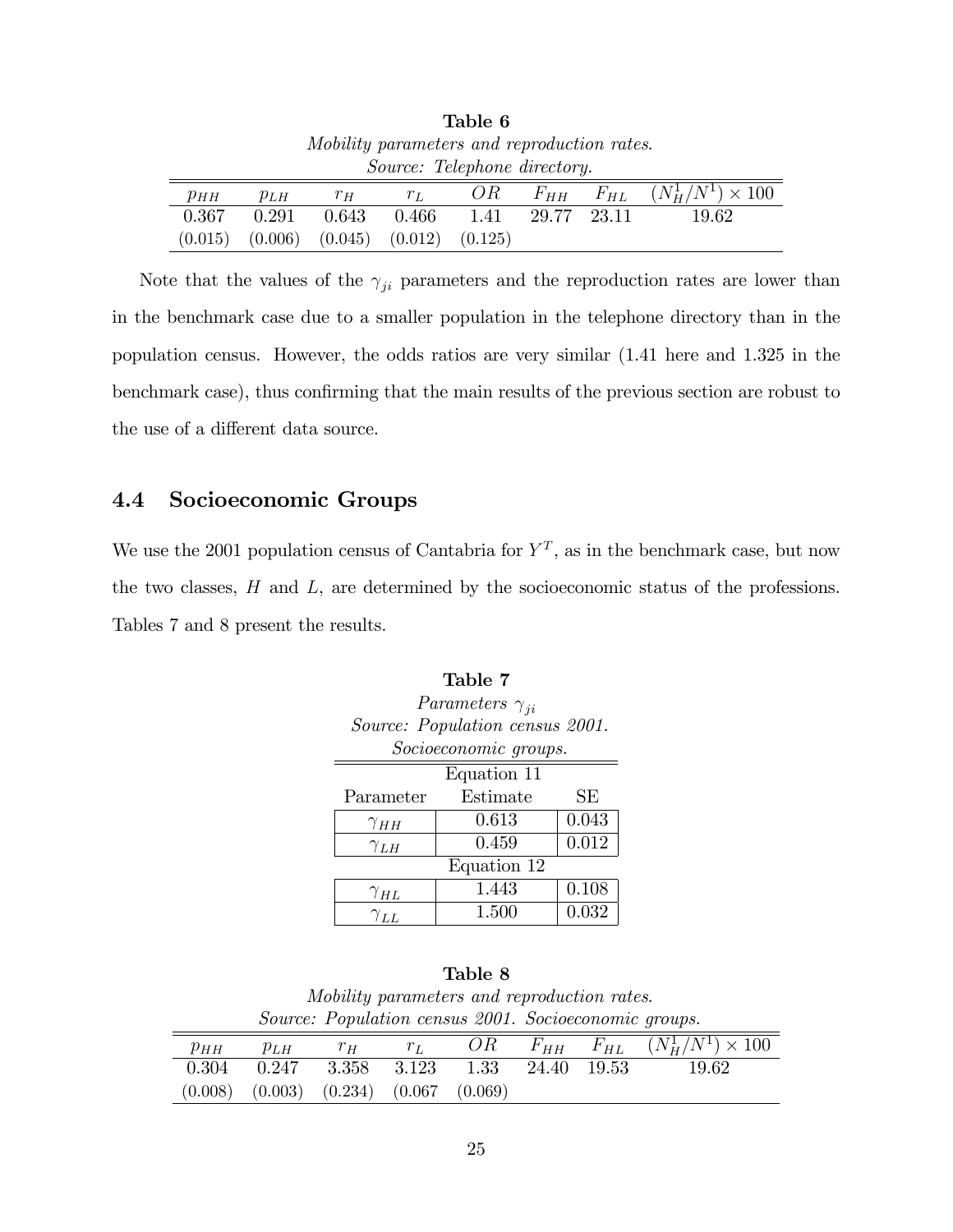It must be noted that the census only reports the profession of adult individuals if they are working; therefore, a large number of observations concerning profession are missing. Thus, the set  $Y^T$  here contains less individuals (101,133) than in the benchmark case (150,832) which explains why the values of the  $\gamma_{ji}$  parameters and the reproduction rates are lower here than in section 4.1 (see Appendix 1 for details on the classification of professions). When this is taken into account, the main conclusion obtained when people are classified according to their educational level also holds in this case. The probability of having a profession in group  $H$  is higher for people whose great-grandfathers, or great-grandfathers, had themselves high-type professions.

Notice the similarity between the odds ratio here (1.33) and in the benchmark case (1.325). The outflow ratios  $F_{HH}$  in both cases are also similar (24.40 and 25.17). Considering men and women separately yields a similar type of results to those in section 4.2. The odds ratio is a little bit higher for men (1.389) than for women (1.238), reinforcing the idea that the socioeconomic status of women depends less on their ancestors than does the socioeconomic status of men.

#### 4.5 A Different Region

Here we focus on the region of Murcia. As explained above we construct  $Y^1$  with data from the 1890 electoral census and  $Y<sup>T</sup>$  using the 2004 business section of the telephone directory. Tables 9 and 10 give the results. It is important to note that Murcia and Cantabria are very different geographically and socially. Even so the two have relatively similar odds ratios  $(1.864 \text{ and } 1.41)$ . Murcia has been a more backward region with great emigration flows to other regions, which could explain why the odds ratio is somewhat higher. It is also interesting to note that the reproduction rate is higher for the low type, indicating perhaps a bias in emigration (the higher probability of the most skillful emigrating).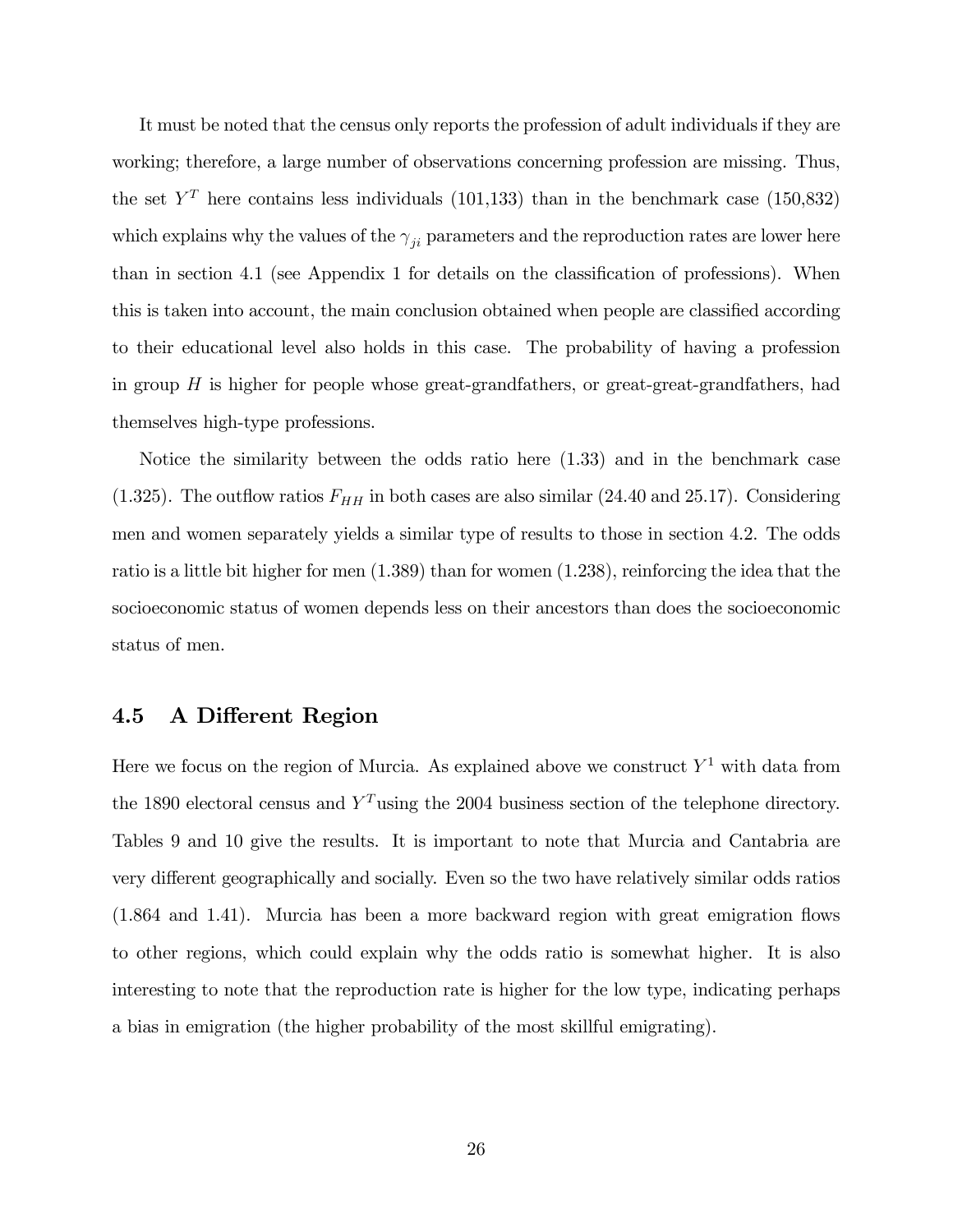| Source: Telephone directory (Murcia). |                          |       |  |  |  |  |  |
|---------------------------------------|--------------------------|-------|--|--|--|--|--|
|                                       | <i>Education groups.</i> |       |  |  |  |  |  |
| Equation 11                           |                          |       |  |  |  |  |  |
| Parameter                             | Estimate                 | SЕ    |  |  |  |  |  |
| $\gamma_{HH}$                         | 0.260                    | 0.022 |  |  |  |  |  |
| $\gamma_{LH}$                         | 0.198                    | 0.007 |  |  |  |  |  |
| Equation 12                           |                          |       |  |  |  |  |  |
| $\gamma_{HL}$                         | 0.325                    | 0.039 |  |  |  |  |  |
| $\gamma_{LL}$                         | 0.462                    | 0.013 |  |  |  |  |  |

### Table 9 Parameters  $\gamma_{ji}$

#### Table 10

Mobility parameters and reproduction rates. Source: Telephone directory, Region of Murcia. Education groups.

| $\mathcal{P} H H$ | $p_{LH}$ | $T_H$ | $r_L$                                                   |  | $OR$ $F_{HH}$ $F_{HL}$ $(N_H^1/N^1) \times 100$ |
|-------------------|----------|-------|---------------------------------------------------------|--|-------------------------------------------------|
|                   |          |       | $0.444$ $0.300$ $0.585$ $0.660$ $1.864$ $23.91$ $14.42$ |  | - 19.31                                         |
|                   |          |       | $(0.023)$ $(0.005)$ $(0.056)$ $(0.0128$ $(0.207)$       |  |                                                 |
|                   |          |       |                                                         |  |                                                 |

# 5 Validating the main results

ś

We conduct several additional extensions and modifications of the model to check the robustness of the main results obtained in the previous section. In all the cases, the results here are very similar to the ones reported in the benchmark case. In what follows, we present the most prominent results though for the sake of briefness not all of the figures and tables are shown.

#### 5.1 Using different specifications and sample selection

People in Spain bear two surnames, the first being the father's first surname and the second being the mother's first surname. In all our previous results, only first surnames were used. This is consistent with the idea that we follow the paternal ancestry lines, but leaves open the question of whether intergenerational transmission of social status may also act through the maternal channel. For this reason, we repeat all the estimations of the previous sections using the second surname instead, i.e., individuals in  $Y<sup>T</sup>$  are identified by their second surnames.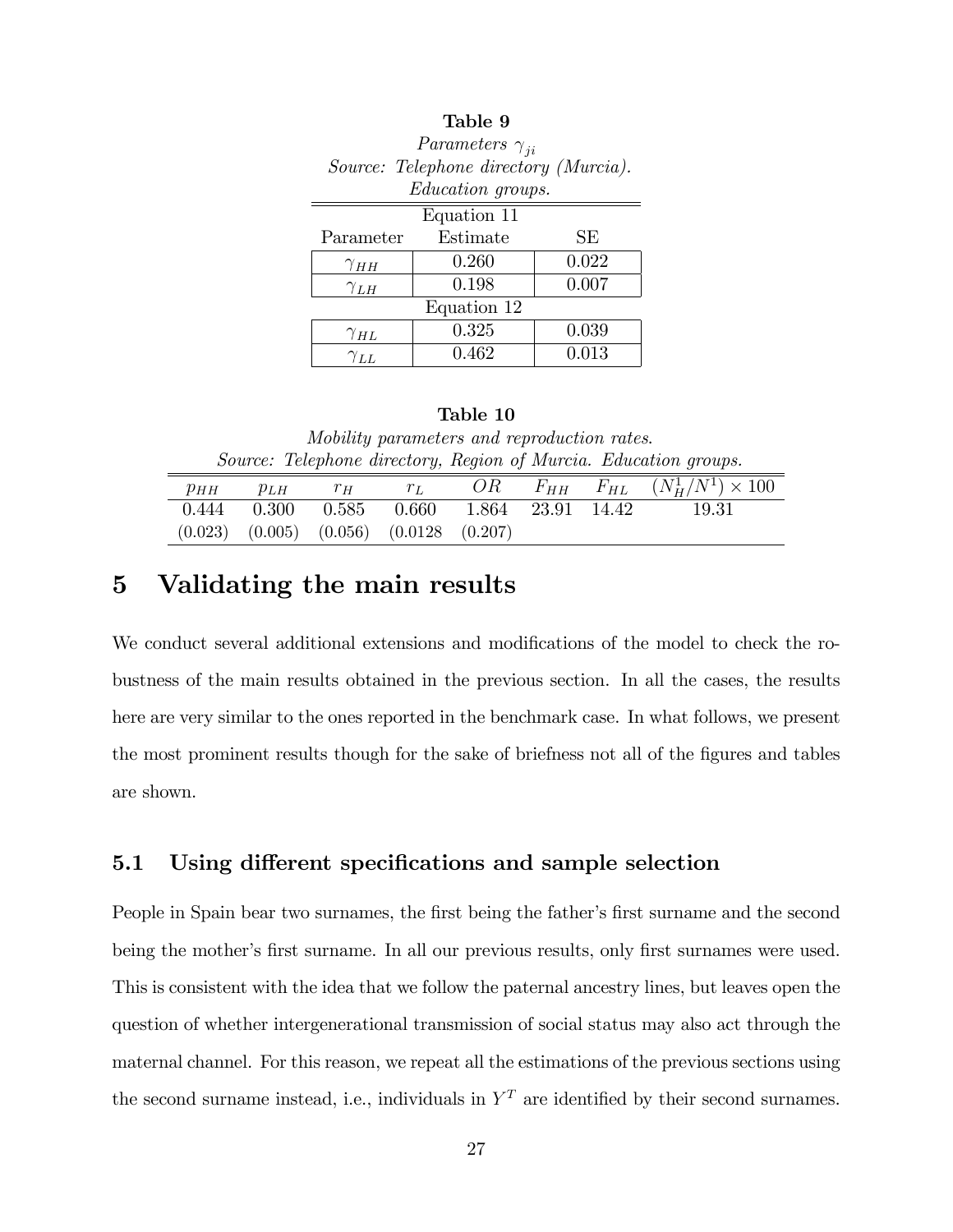Notice that now the ancestry linage is not the paternal but the mother-grandfather-greatgrandfather, etc., lineage. The results obtained are very similar to those reported in section 4.1. The odds ratio now is 1.298 (s.e. 0.07), a bit smaller than in the benchmark case  $(1.325)$  but with the difference not statistically significant. Even more, if we now use the women-only subsample in  $Y<sup>T</sup>$  our estimates of the odds ratio using either the first surname or the second surname almost coincide (1.271 and 1.270 and standard errors of 0.082 and 0.08, respectively). Thus, the results using the second surname are very consistent with those using the first surname, although they suggest a possible difference between maternal and paternal influence on social mobility.

We also check the validity of the linear assumption of our model. Recall that the parameters  $\gamma_{ji}$  represent the (expected) number of descendants in class i for an individual of type j and can be written as  $\gamma_{ji} = p_{ji}r_j$ , where  $p_{ji}$  is the transition probability that a descendant of a person of type  $j$  is of type  $i$  and  $r_j$  is the reproduction rate for individuals of type j. We estimate the parameters  $\gamma_{ji}$  assuming that their values are independent of the surname size  $m_s^1$ , i.e., of the number of people in  $Y^1$  bearing surname s. Thus, we assume that neither the reproduction rate nor the transition probabilities depend on the number of people bearing each surname. One might think, however, that people with unusual surnames face a different mobility parameter or reproduction rate from people with most common surnames. For instance, rare surnames may be rare precisely because they are borne by people with a low reproduction rate. Thus, in our second extension of the model we allow for the reproduction rates  $r_j$  and the mobility parameters  $p_{ji}$  to be linear functions of the logarithm of the surname size  $m_s^1$ . Here the comparisons with previous results are not straightforward because the estimated  $\gamma_{ji}$  are now a function of the size of the surname. We find the odds ratio for the individuals with a surname of average size to be 1.227, somewhat analogous to what we obtain in the benchmark case  $(1.325)$ .

As additional checks of the robustness of our results we carry out the following exercises: i) we modify the age bracket to 30-54 years in the definition of  $Y^1$  and  $Y^T$ ; ii) we drop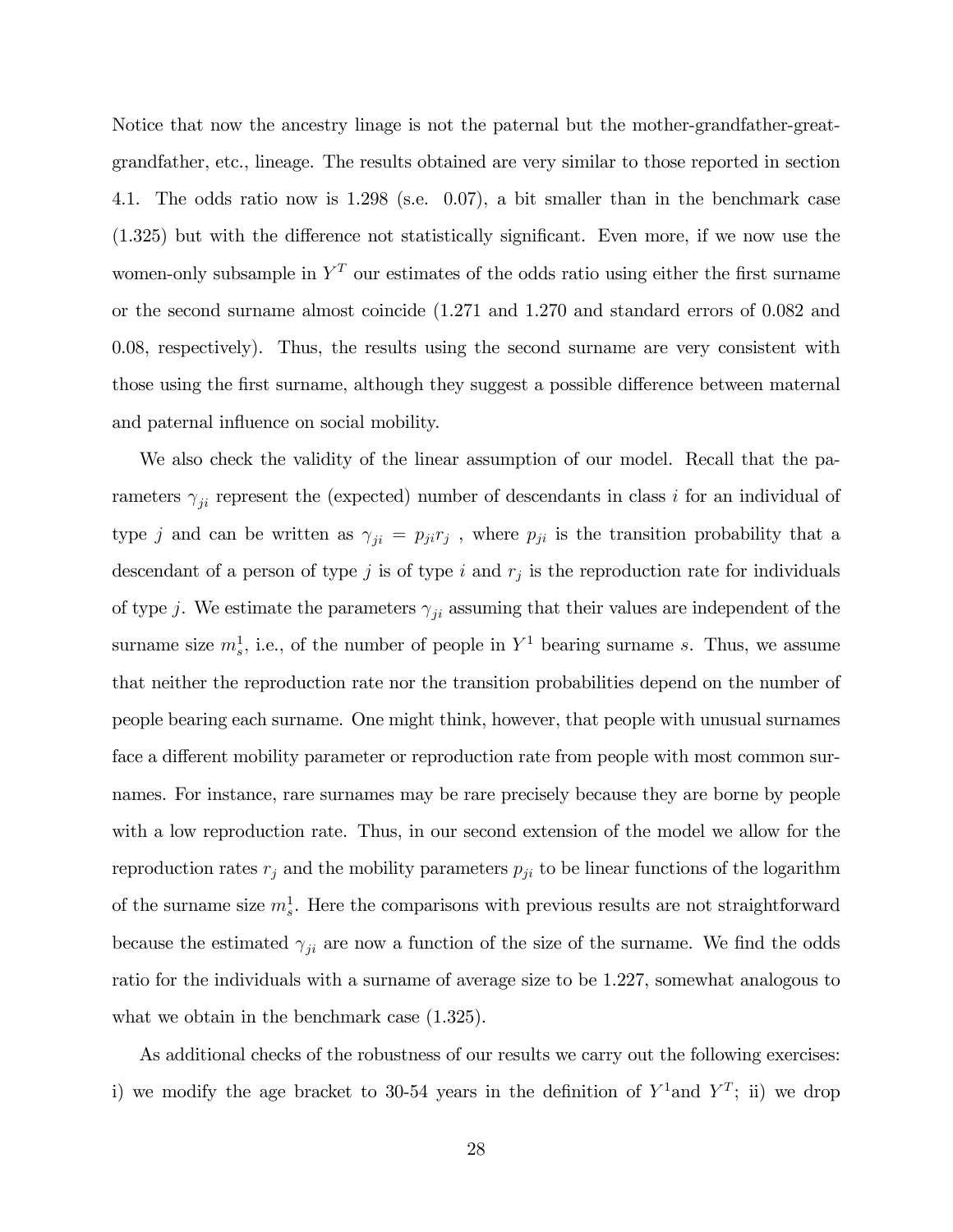the five most common surnames; iii) we drop the most unusual surnames; and iv) we use some slightly different classification of professions in the 1898 electoral census and in the telephone directory. The results obtained in all these cases are consistent with the main findings reported in the paper and are available upon request.

#### 5.2 Mobility among Bearers of Unique Surnames

Unique surnames in  $Y^1$  are a very special case in our sample, because these are the only cases in which we have an exact identification of the ancestor. As explained in section 2.2 when this happens, we can consistently estimate the parameters by estimating equations (9) and (10). Obviously, there may be, and there is in fact, a sample selection bias issue here due to the already explained socioeconomic bias on the distribution of surnames. For instance, among people with unique surnames in  $1898$  about  $35.8\%$  of them are of H type. Nevertheless, this exercise has the advantage that an exact identification of the ancestors is possible. Thus, we build the subsample of individuals in  $Y^1$  bearing unique surnames  $(1,915)$ individuals) and their descendants in  $Y^T$  (6,557 individuals), using the Cantabria data and taking the classes based on the education level. Tables 11 and 12 show the results. The odds ratio is now 1.338, basically the same we obtain in the benchmark case (1.325). Reproduction rates are now lower than in previous cases, but this might be due to a genetic bias. Many of these people have unique surnames because their ancestors had a low reproduction rate, and they may have inherited it. The men-only and women-only cases (not reported here) obtain very similar parameters in both cases. The odds ratio is again higher for men (1.40) than for women  $(1.279)$ , although it is not statistically significant.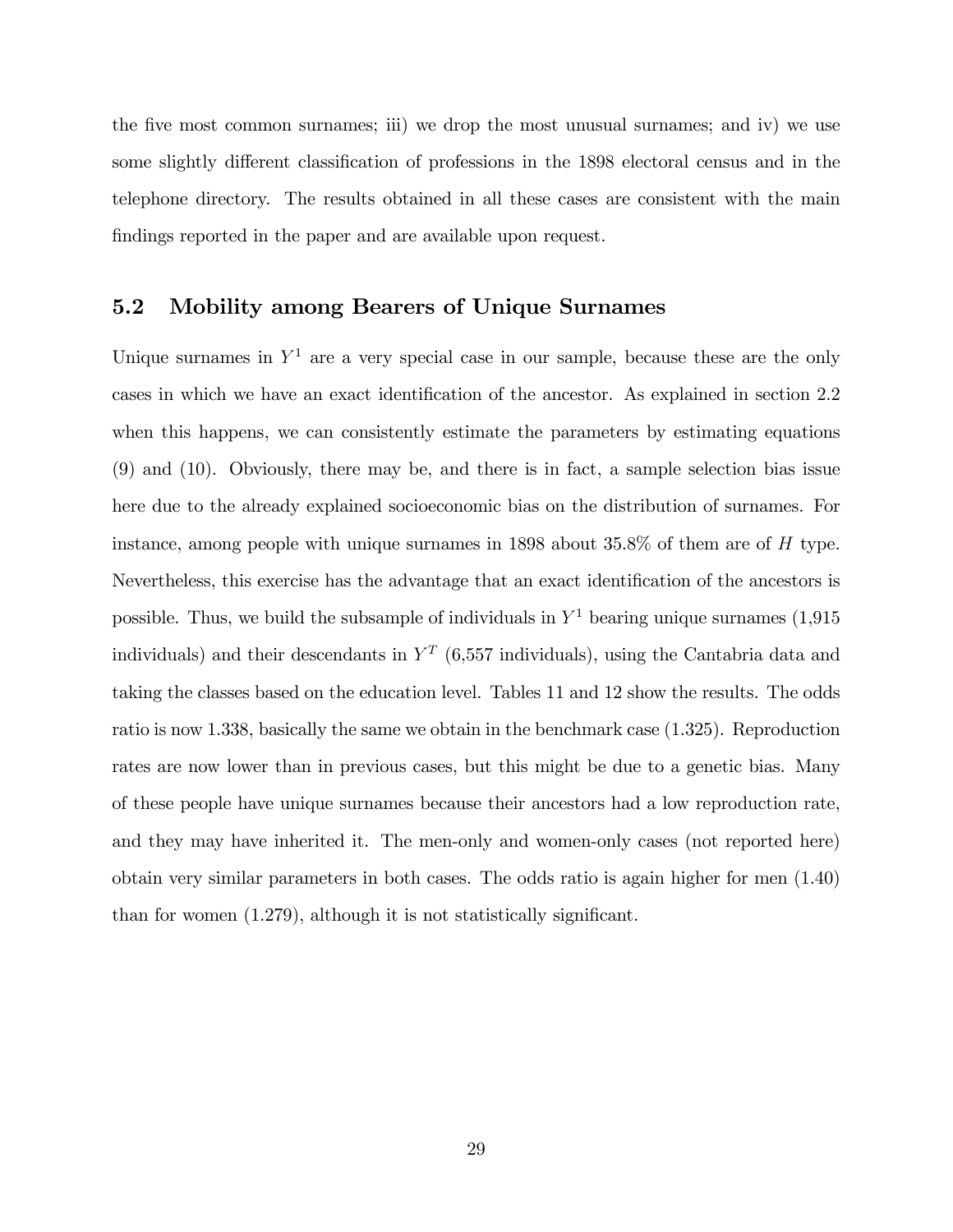| Unique surnames. Education groups. |          |       |  |  |  |  |
|------------------------------------|----------|-------|--|--|--|--|
| Equation 9                         |          |       |  |  |  |  |
| Parameter                          | Estimate | SЕ    |  |  |  |  |
| $\gamma_{HH}$                      | 0.774    | 0.086 |  |  |  |  |
| $\gamma_{LH}$                      | 0.650    | 0.046 |  |  |  |  |
| Equation 10                        |          |       |  |  |  |  |
| $\gamma_{HL}$                      | 2.527    | 0.283 |  |  |  |  |
| $\gamma_{LL}$                      | 2.842    | 0.198 |  |  |  |  |

### Table 11 Parameters  $\gamma_{ji}$

Source: Population census 2001.

#### Table 12

Mobility parameters and reproduction rates. Source: Population census 2001. Unique surnames. Education groups.

|                                                   | $p_{HH}$ $p_{LH}$ |  |  | $r_H$ $r_L$ $OR$ $F_{HH}$ $F_{HL}$ $(N_H^1/N^1) \times 100$     |
|---------------------------------------------------|-------------------|--|--|-----------------------------------------------------------------|
|                                                   |                   |  |  | $0.234$ $0.186$ $3.301$ $3.492$ $1.338$ $39.92$ $33.17$ $35.82$ |
| $(0.012)$ $(0.008)$ $(0.358)$ $(0.234)$ $(0.114)$ |                   |  |  |                                                                 |

# 6 Comparisons with previous empirical findings

One of the most prominent features of our approach is that it is a low-cost method because it uses census data that can be readily obtained for many countries. The "price" to pay is the need to make some assumptions; thus, we would like to know if these assumptions are acceptable. One way of knowing this is to compare our findings with the estimates that other authors have found using different methods and data. However, making these comparisons is not easy because, as already noted, there are very few contributions that try to measure social mobility during long periods of time.

As already mentioned, an exception is the work of Lindahl *et al.* (2012), who estimate the correlation between educational level of individuals and their great-grandparents. Their educational group classification is different from the one we use here, so it is not easy to compare their results with ours. In any case, we take their transition probabilities (Table 4c, pp 17) and aggregate the three low educational groups in a single one so that we have only two groups with the high education group containing 5% of the individuals in the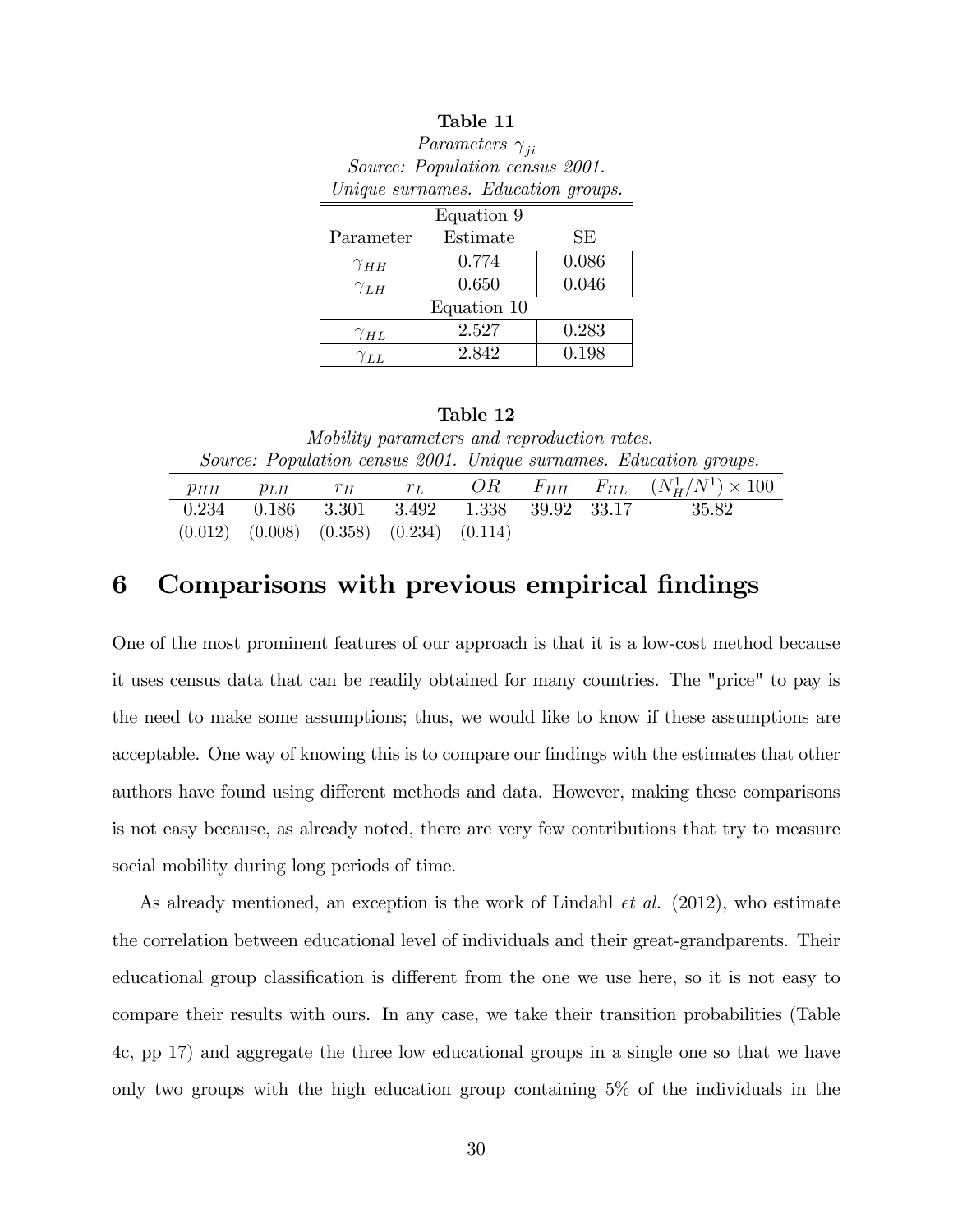first generation and  $25\%$  of the individuals in the last generation. We can see that in this case of two educational groups their odds-ratio is 2.15. In our case, considering a high educational group classification different from that used until now and which contains  $6.7\%$ of the population in  $Y^{114}$  and  $17\%$  in  $Y^T$ , our odds-ratio is 1.8. These two odds-ratios have the same order of magnitude, and since Lindahl et al. use a much smaller sample size, and in our case many of the observations correspond to individuals and their great-greatgrandparents, we can not rule out that the two corresponding levels of educational mobility in this period were similar.

We can also try to compare our findings with those of one-generation studies of ISM. Since we only have data on generations 1 and  $T$  we cannot provide an estimate of onegeneration social mobility unless we make some additional assumptions. We assume that the length of PAL is three generations, which approximately covers the 103-year span between 2001 and 1898.<sup>15</sup> Thus, the individuals in  $Y^1$  are assumed to be the great-grandfathers of individuals in  $Y<sup>T</sup>$ . We need further to assume constant reproduction rates and constant conditional probabilities of social mobility along the different generations. Furthermore, to obtain estimations on the one-generation reproduction and mobility parameters consistent with our previous findings we have to restrict the set  $Y<sup>T</sup>$  to the male population.

Under these assumptions, estimates of the one-generation parameters may be obtained by viewing the dynamic process as a Markov chain<sup>16</sup>. Denote by  $\tilde{r}_i$  the one-period reproduction rate of individuals of type  $i$ , i.e., the expected number of (male) children of a person of type i who reach adult life. Let  $\tilde{p}_{ij}$  be the probability that a son of a person of type i is of type j. Thus, given the previously estimated values of  $r_i$  and  $p_{ij}$  the one-generation parameters

 $14$ This classification refers to the benchmark case of Santander, and is not provided here, but is available upon request.

<sup>&</sup>lt;sup>15</sup>Taking three generations is based on a rough calculus. Assuming that each generation takes 30 years and that most of the children are born when their fathers are 25-30 year old, for most people in  $Y<sup>T</sup>$  of age 22 the PAL has at least length four. For individuals age 46 we could assume that the average length is three. Since the median age in  $Y^T$  is 34 years it is difficult to establish with certainty if the average length of all the PALs is closer to three or to four, but we find it conservative to take it as three. Assuming four generations yields lower levels of one-generation social mobility.

 $^{16}$ Lindahl et al. (2012) call into question this assumption. See also Sauder (2006) and Maurin (2002).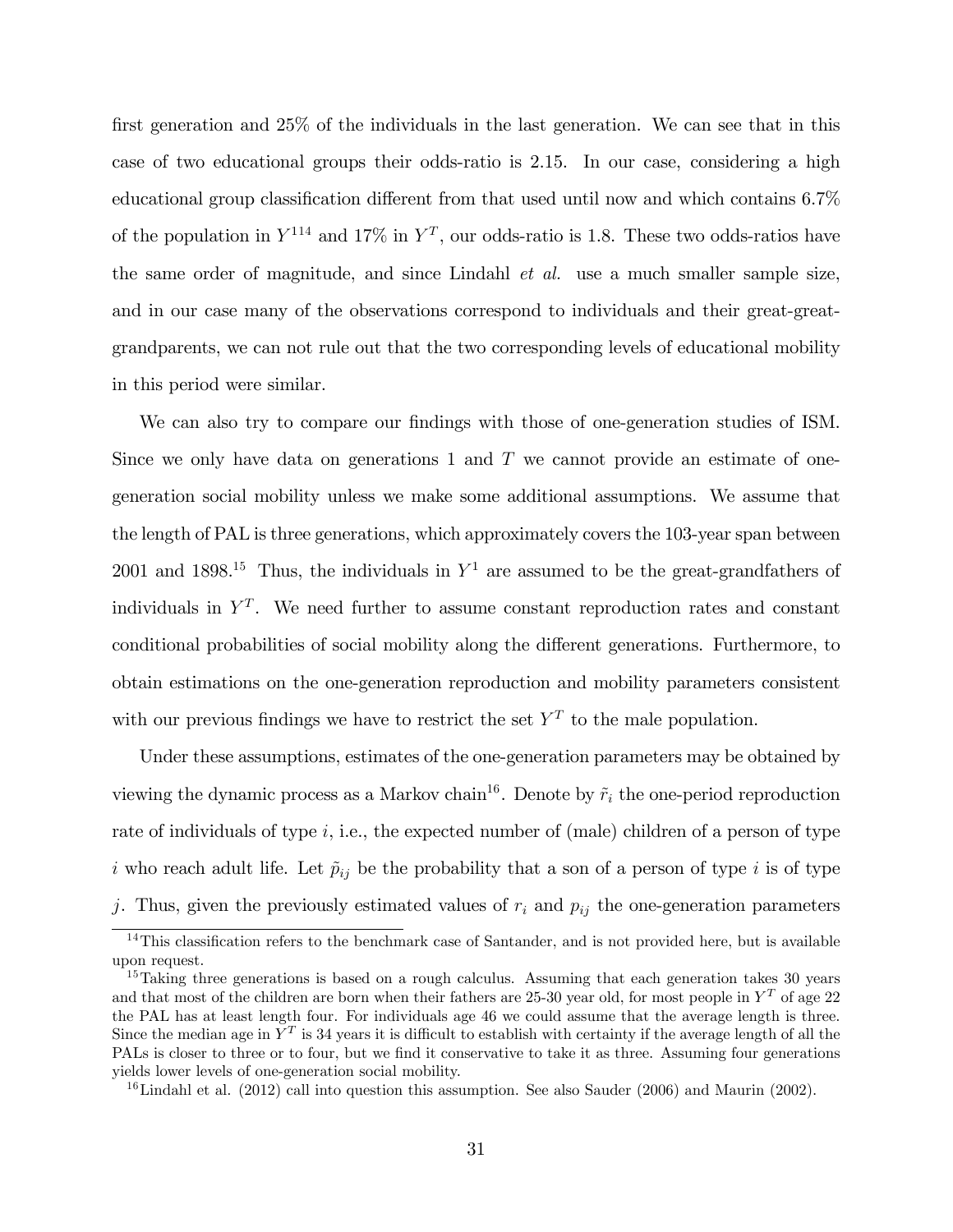are the solution to

$$
\begin{pmatrix}\n\tilde{p}_{HH}\tilde{r}_{H} & \tilde{p}_{LH}\tilde{r}_{L} \\
(1-\tilde{p}_{HH})\tilde{r}_{H} & (1-\tilde{p}_{LH})\tilde{r}_{L}\n\end{pmatrix}^{G} = \begin{pmatrix}\np_{HH}r_{H} & p_{LH}r_{L} \\
(1-p_{HH})r_{H} & (1-p_{LH})r_{L}\n\end{pmatrix}
$$
\n(13)

where G denotes the number of generations, three in our case. The one generation odds-ratio can be now computed as

$$
\widetilde{OR} = \frac{\frac{\widetilde{p}_{HH}}{\widetilde{p}_{HL}}}{\frac{\widetilde{p}_{LH}}{\widetilde{p}_{LL}}}
$$

Using the parameters reported in Table 4 we solve equation (13) and obtain  $\tilde{p}_{HH}$  = 0.44,  $\tilde{p}_{LH} = 0.092$ ,  $\tilde{r}_H = 1.412$  and  $\tilde{r}_L = 1.326$ . The one-generation odds ratio is  $\widetilde{OR} = 7.75$ (with standard error of 1.095). This ratio has a magnitude within the range of other studies on one-generation social mobility. In particular, Klakbrenner and Villanueva (2006) Önd a transition matrix from no-college to college education among Spanish father-son pairs in 1990 with a odds-ratio of 10.5. These odds ratios are between the estimations for United States (6) and for Italy (25) reported in Checchi et al. (1999) in similar matrices of educational intergenerational mobility.

We can also compute the theoretical class composition that should have prevailed from those reproduction rates and transition probabilities for each of the three generations between our first year and the final year  $T$  (between 1898 and 2001). Let's identify those three generations with years 1932, 1966, and 2001. Thus, we can calculate the total male population and the shares of  $H$  and  $L$ -type people for each of those three years. Similar to what we did in our previous sections we can compute the outflow ratio  $F_{ij}^g$  for each generation  $g \in \{1932.1966, 2001\}$ , i.e., the proportion of individuals in generation g in class j with ancestor<sup>17</sup> of type i. Furthermore, by assuming that the parameters  $\tilde{p}_{HH}$ ,  $\tilde{p}_{LH}$ ,  $\tilde{r}_H$ , and  $\tilde{r}_L$  remain always constant we can also estimate such outflow ratios for future generations.

<sup>&</sup>lt;sup>17</sup>The ancestors are individuals in 1898, i.e. in  $Y<sup>1</sup>$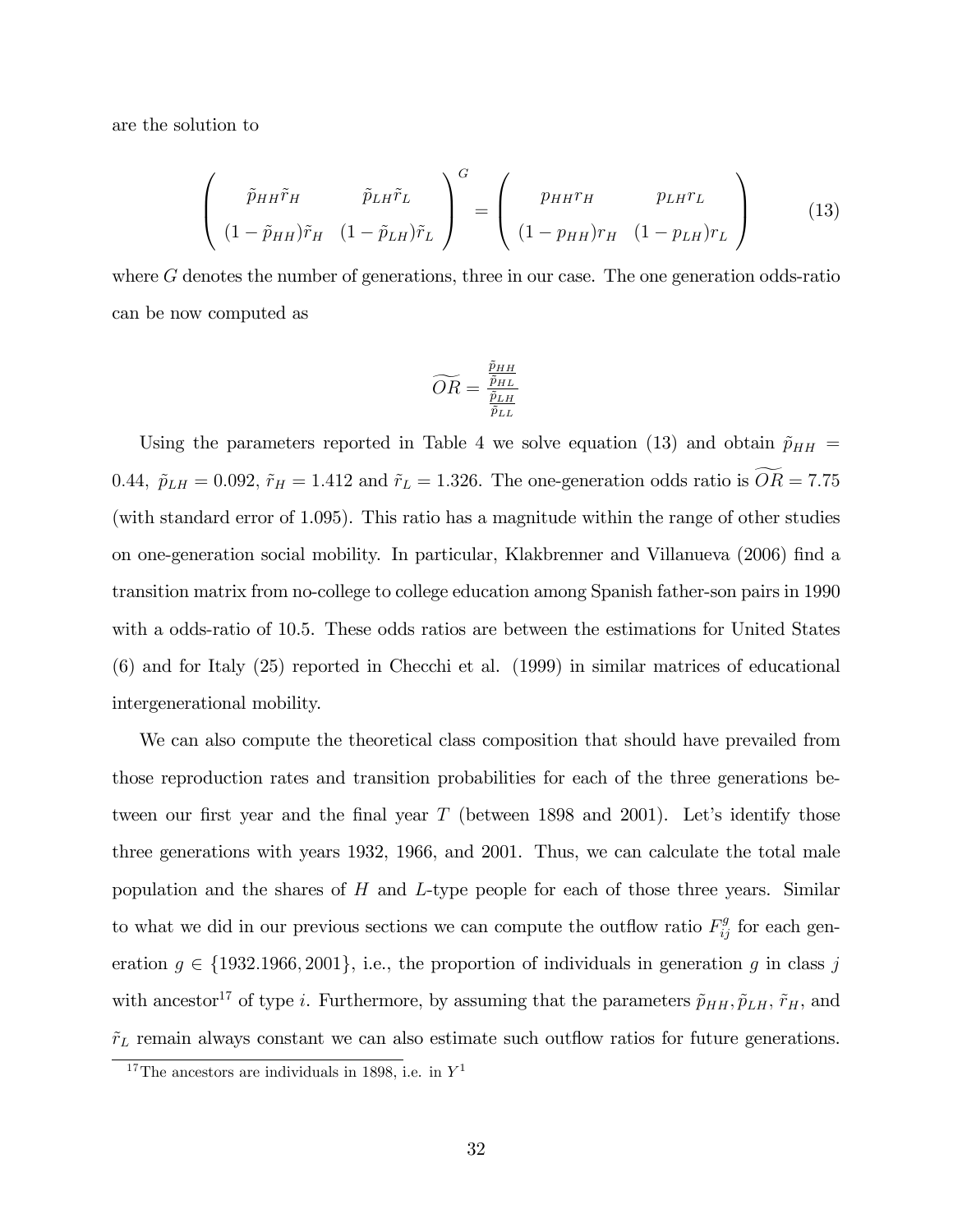Figure 2 provides the outflow ratios  $F_{HH}^g$  for our three generations (1932, 1966, 2001) and for the next three future ones  $(2035, 2069, 2103)$ . The figure shows, for each generation, the proportion of high-type people with ascendant of high type. Recall that HICC requires the outflow ratio to be equal to the proportion of high-type individuals in  $Y^1$ , which is 19.62%. Thus, our analysis suggests that i) we have not reached a HICC yet, ii) but the individual composition of social classes beyond the year 2035 is basically independent of the class composition in 1898 so that four/Öve generations are enough to erase the traces of the past.



Figure 2: Proportion of High status descendants for each generation

Regarding the comparison with long-run studies, our results are in line with Clark (2009, 2010) who argues that England has been a society of great social mobility, with no permanent upper class. Clark (2010) studies social mobility in England in the period 1858-2009. He uses a methodology different from ours, but also uses surnames. He selects a set of 284 rare surnames in the 1858-1879 period and computes the correlation in wealth among all pairs of individuals sharing one of such rare surnames. The estimated correlation (0.334) is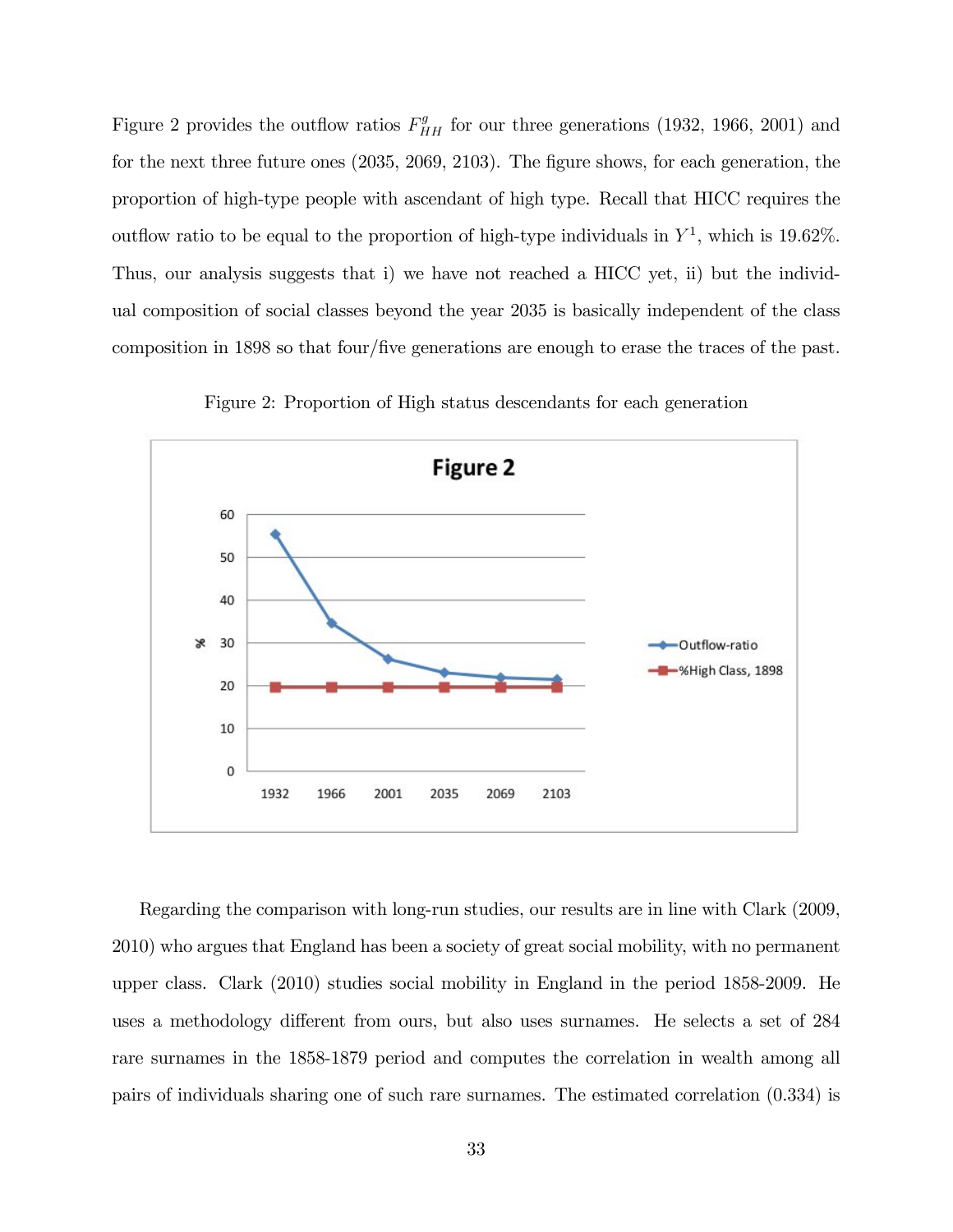very similar to that found among fathers and sons, and for brothers, in the population in general. Next he estimates the wealth correlation among all pairs of people bearing those surnames in the following generations. The correlation in the period 1996-2010 is only 0.04 (not statistically different from  $(0)$ , which indicates "complete regression to the mean", i.e., disappearance of the link connecting the socioeconomic status in the 1858-1879 generation and that in the current generation. Thus, our estimates are roughly similar to those of Clark, suggesting that about five generations are enough to erase the traces of the past.

As a robustness check of this result, we do an additional exercise using a similar methodology to that in Clark (2010). We select all pairs of people in 1898 (in the region of Cantabria) bearing rare surnames. These are surnames borne by two to five people. This represents a total of 991 different surnames and 2,796 individuals. It is very likely that most of the individuals sharing any of these rare surnames are brothers or cousins. We compute the correlation in the socioeconomic status of such pairs of people, obtaining a value of 0.22. Next we select from the 2001 population census the set of male descendants of the people bearing those rare surnames in 1898 (6523 individuals). As in the previous case, we compute the correlation (on educational level) among the pairs of people sharing one of such surname. The correlation in this case is  $0.027$ , close to zero but still statistically different from zero.<sup>18</sup> This result is largely in line with the results obtained by Clark.

As a final exercise we continue with the set of individuals with rare surnames in the 19th century. We compute that 28.7% of them are of high type. Among their descendants in the 2001 population census the percentage of high-type individuals is 16.39%. Thus, in the 19th century the percentage of high type in the sample of rare names is much larger than in the whole population (19.62%), whereas among their descendants the percentage is still larger than in the whole population  $(14.85\%)$  but the difference is much smaller. Consider now all the pairs of such individuals sharing one of those rare surnames in the 19th century. Let us focus on the high-high  $(H-H)$  pairs, i.e., pairs in which both individuals are of high type. If

 $18$ This result remains true if we focus on still rarer surnames.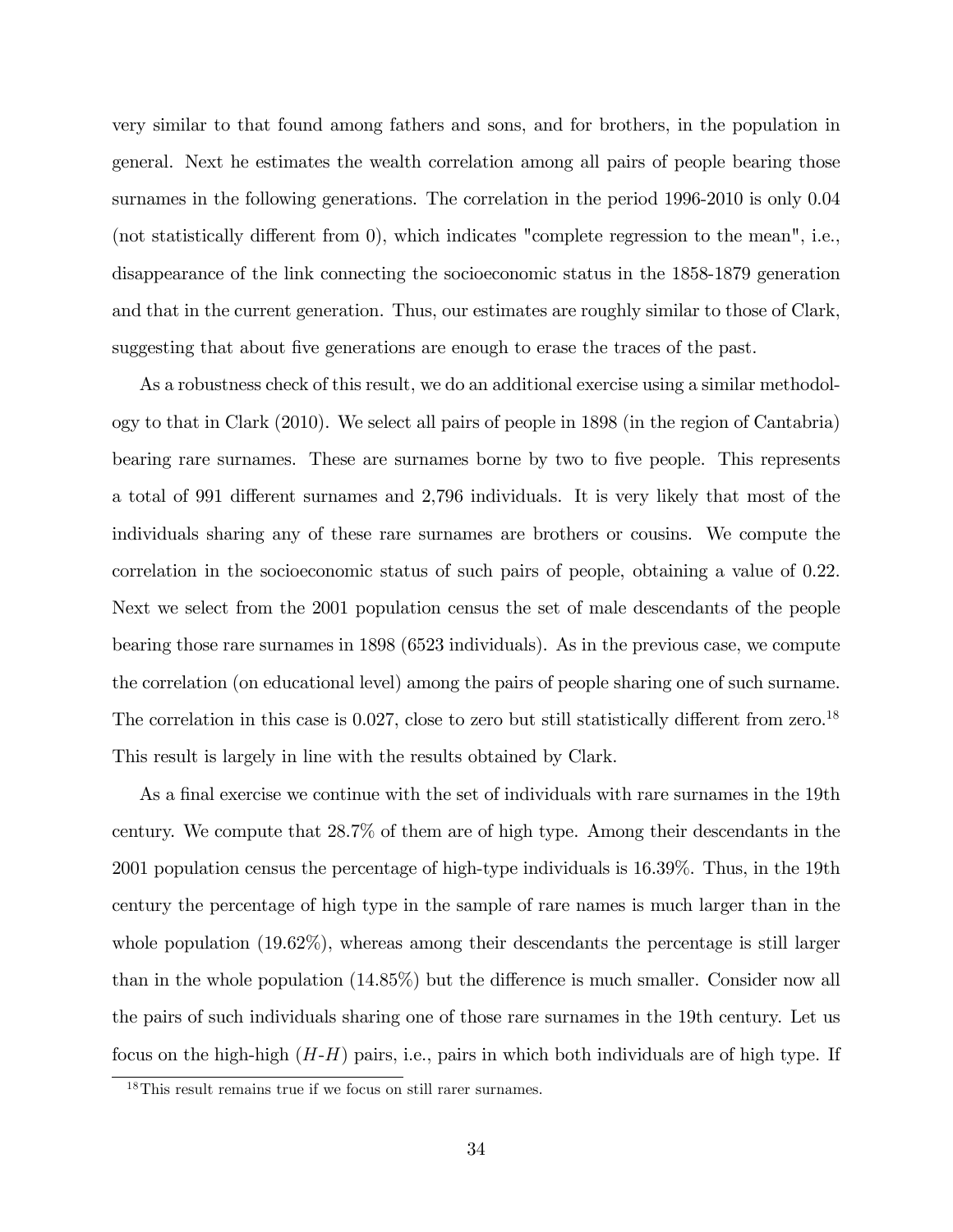the socioeconomic status of any given person is independent of the socioeconomic status of the father, and given that the percentage of high-type individuals in this sample is 28.7%, the percentage of such  $H$ - $H$  pairs should be 8.23% (0.287 $\times$ 0.287). However, we observe that there are  $12\%$  of such  $H-H$  pairs of individuals, which implies a substantial lack of social mobility in the one-generation case. Next, we compute the same percentage of H-H pairs among their descendants in the 2001 population census. In this case we obtain a 2.75% of  $H-H$  pairs. This is just a little bit higher than  $2.68\%$  (0.1639×0.1639), which is the number we should observe if the pairs were formed in a random way among those individuals. This result suggests, again, that after four generations the link between the socioeconomic status of the Örst and the last generation still exists but is becoming quite weak. Interestingly, if we select the set of individuals with rare surnames in the 2001 population census we find a 7.66% of H-H pairs. In the case of random formation of the pairs the percentage should be 5.2%. Thus, there is a 47% "excess" of  $H-H$  types (7.66/5.2) in the current generation. The corresponding excess of  $H-H$  type in the 19th century is  $46.3\%$  (12/8.2). This striking similarity between these two percentages<sup>19</sup> suggests that perhaps the parameters of the onegeneration mobility model have not changed much over the last three or four generations.

# 7 Conclusions

We have developed a novel methodology that makes it possible to study long-run intergenerational mobility using census data from different years. We link individuals in the different census data sets by using their surnames. A necessary condition for our methodology to work is that surnames must convey socioeconomic information, i.e., there must be some bias in the distribution of surnames among the different socioeconomic groups. The existence of such bias has been established for the Spanish case by Collado et al. (2008) and Güell et al. (2007).

<sup>19</sup>Similar results can be obtained focusing on even rarer surnames.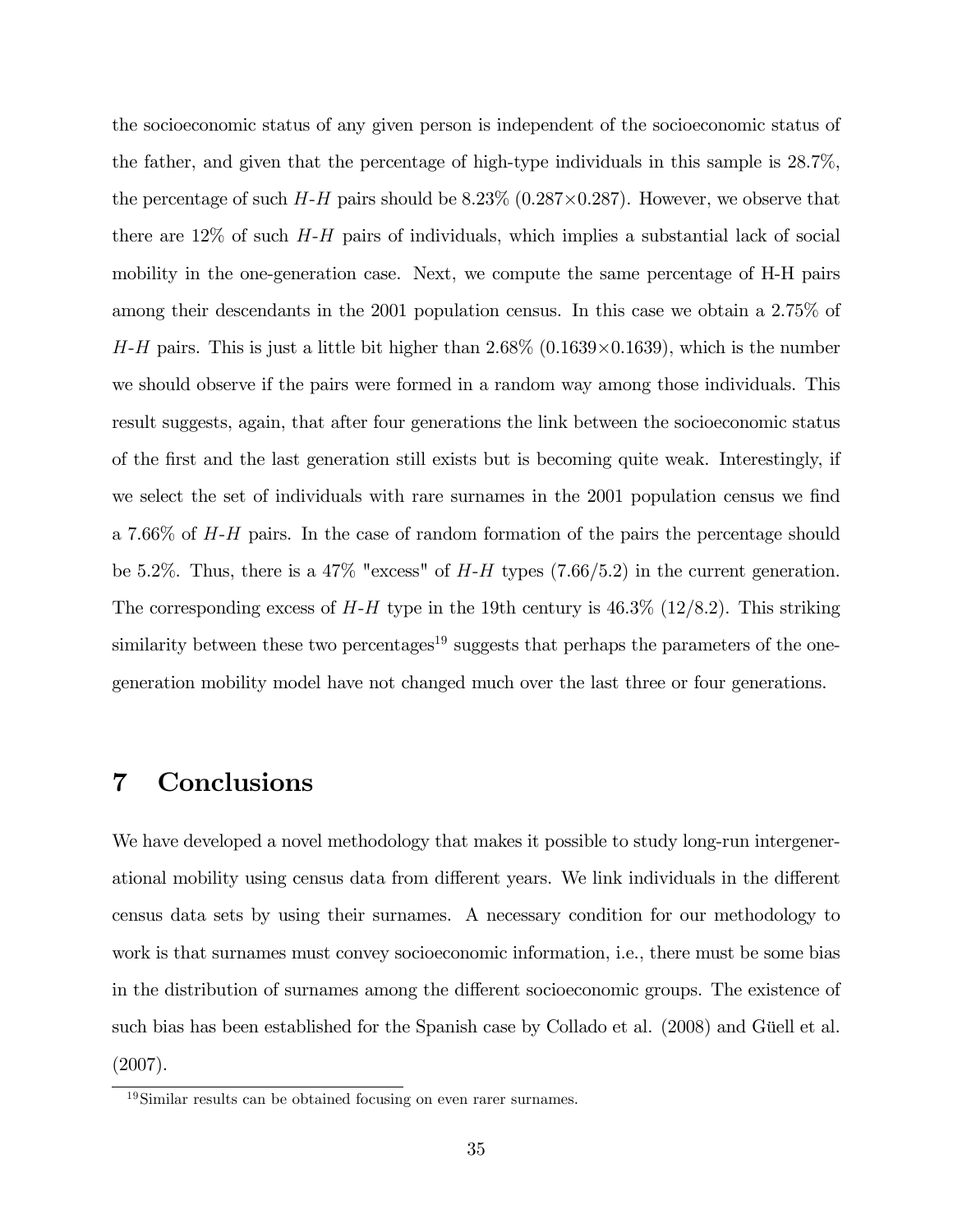We have applied our methodology to study intergenerational mobility in two Spanish regions during the 20th century. Our econometric analysis suggests that for a male born in the middle of the 19th century, the probability that any of his adult descendants (in the patrilineal line) at the end of the 20th century would have a high status, compared with the probability of having a low status, is 32% higher if he has a high status himself than if he has a low status. Thus, we still detect a significant imprint of the past. We argue, however, that if we assume stability of the mobility coefficients, the link between socioeconomic classes basically disappears after five generations.

Our results are consistent with those found by other authors examining short-run socioeconomic mobility in the second half of the 20th century. We also found that the socioeconomic link with ancestors is somewhat weaker for women than for men. It is important to stress that our methodology only analyzes the paternal line. These results could be different in the more general case considering both paternal and maternal influence, and in this case is reasonable to expect a higher influence of the past. At the same time incorporating the paternal and the maternal lines in the analysis of long run social mobility makes it difficult to talk about the social class of the ancestors. After a few generations, backwards in time, the set of ancestors of any given person becomes large and probably many of them belong to different social classes. In our case, with three generations, the number of ancestors of any individual can be 16, a number already large enough to expect that all of them belong to the same social class. In the case of even more generations (as in Clark 2010) the problem becomes much more complicated by the large number of ancestors that are shared.<sup>20</sup> Thus, the analysis of long-run social mobility and social classes might not be well defined.

Finally, our methodology also permits estimation of the reproduction rate of different social classes. We have shown that there is a reproductive advantage for individuals in higher socioeconomic groups, although it is not always statistically significant. This result is in concordance with the thesis defended by Clark (2009) for the case of England.

 $^{20}$ See Derrida et. al (2002) for an analysis of the statistical properties of genealogical trees.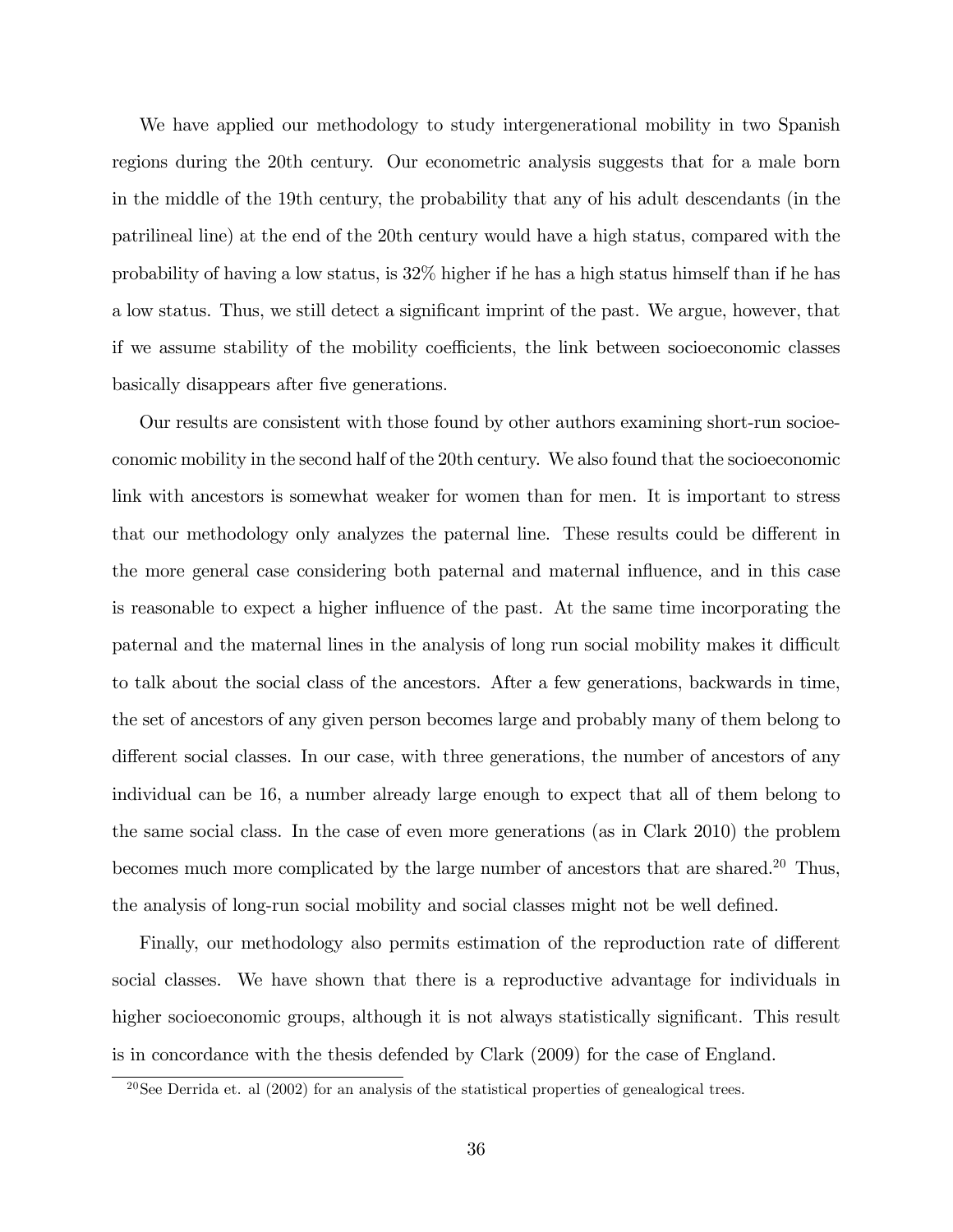# References

- $[1]$  Alcaide Inchausti, Julio, 2007. Evolución de la población española en el siglo XX por provincias y comunidades autónomas, vol.2, Fundación BBVA: Bilbao.
- [2] Björklund, A. and M. Jäntti, 2009, "Intergenerational mobility and the role of family background." In W. Salverda, B. Nolan and T. Smeeding (eds), Oxford Handbook of Economic Inequality, pp 491-521, Oxford University Press: Oxford, UK.
- [3] Black, Sandra E. and Paul J. Devereux, 2010. "Recent developments in intergenerational mobility." IZA DP No. 4866.
- [4] Blanden, Jo, 2011. "Cross-country rankings in intergenerational mobility: A comparison of approaches from Economics and Sociology," Journal of Economic Surveys.doi:10.1111/j.1467-6419.2011.00690.x
- [5] Checchi, Daniel A., Ichino, Andrea and Aldo Rustichini, 1999. "More equal but less mobile?: Education financing and intergenerational mobility in Italy and in the US<sup>n</sup>, Journal of Public Economics, 74 (3), 351-393.
- [6] Clark, Gregory, 2007. A Farewell to Alms: A Brief Economic History of the World. Princeton University Pres: Princeton.
- [7] Clark, Gregory, 2009. "The indicted and the wealthy: Surnames, reproductive success, genetic selection and social class in pre-industrial England", mimeo.
- [8] Clark, Gregory, 2010, "Regression to mediocrity? Surnames and social mobility in England,  $1200-2009$ ," mimeo.
- [9] Collado-Vindel, M. Dolores, Ortuño-Ortín, Ignacio and Andrés Romeu, 2008. "Surnames and social status in Spain", *Investigaciones Economicas*, 32(3): 259-287.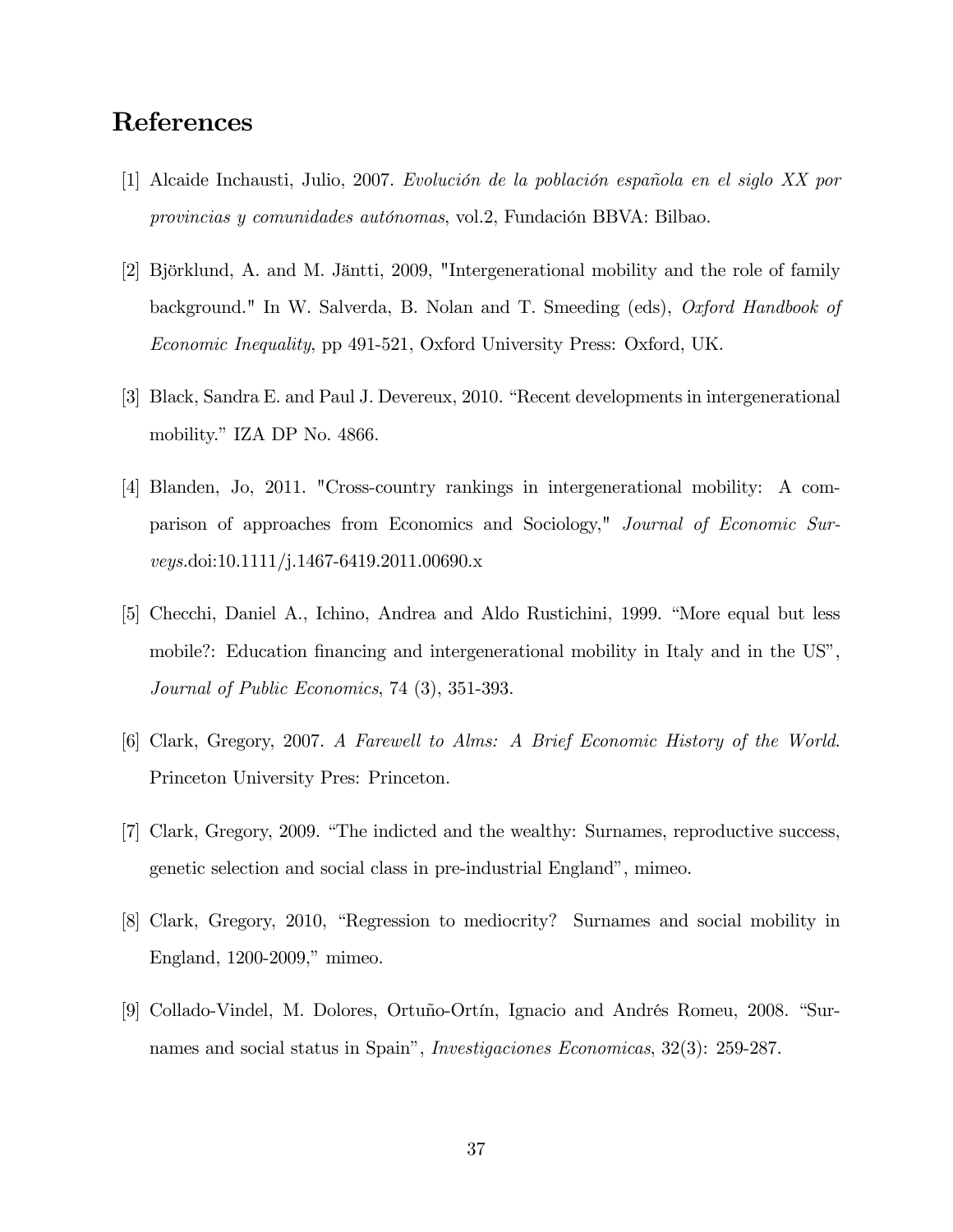- [10] Corak, Miles, 2006. "Do poor children become poor adults? Lessons from a cross country comparison of generational earnings mobility." IZA DP No. 1993.
- [11] Derrida, Bernard, Manrubia, Susana and Damian H. Zanette, 2002. "Statistical properties of genealogical trees", Physical Review Letters, 82:99, 1987-1990.
- [12] Erikson Robert, and Jhon H. Goldthorpe, 1992. The Constant Flux: A Study of Class Mobility in Industrial Societies, Clarendon Press: Oxford.
- [13] Erikson Robert, and Jhon H. Goldthorpe, 2002. "Intergenerational Inequality: A Sociological Perspectiveî, Journal of Economic Perspectives, 16(3): 31-44.
- [14] Ferrie, Joseph P., 2005. "History Lessons: The end of American exceptionalism? Mobility in the United States since 1850", *Journal of Economic Perspectives*, 19(3): 199-215.
- [15] Ferrie, Joseph P. and Jason Long, 2009, "Intergenerational occupational mobility in Britain and the U.S. Since 1850", forthcoming, *American Economic Review*.
- [16] Güell, Maia, Rodrigue Mora, Jose Vicente and Chris Telmer, 2007. "Intergenerational mobility and the informative content of surnames", CEPR Discussion paper No 6316.
- [17] Hertz, Tom, Jayasundera, Tamara, Piraino, Patricio, Selcuk, Sibel, Smith, Nicole and Alina Verashchagina, 2007. "The inheritance of educational inequality: International comparisons and fifty-year trends", The B.E. journal of Economic Analysis  $\mathcal C$  Policy, 7(2): article 10.
- [18] Kalbrenner, Esther and Ernesto Villanueva, 2006. "Intergenerational mobility in income and education in Spain", mimeo.
- [19] Lindahl, H., Palme , M., Massih, S. and A. Sjogren, 2012, "The intergenerational persistence of human capital: An empirical analysis of four generations", IZA DP No. 6463.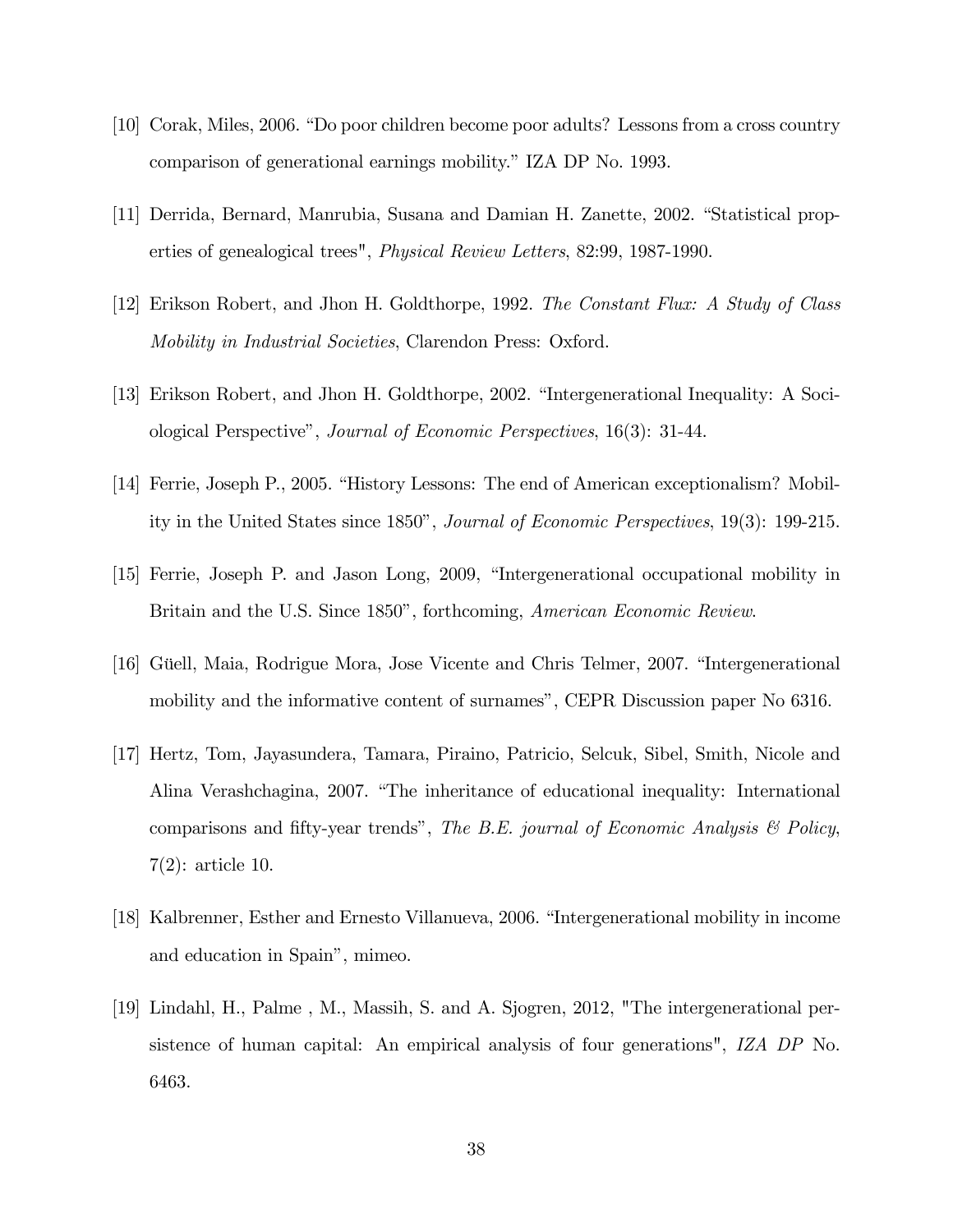- [20] Maurin, E. (2002), "The impact of parental income on early schooling transitions: A re-examination using data over three generations", Journal of Public Economics  $85(3)$ , 301-332.
- [21] Piketty, Thomas, 2000. "Theories of persisitent inequality and intergenerational mobility", *Handbook of Income Distribution*, A.B. Atkinson and F. Bourguignon (eds). Elsevier Science.
- [22] Sauder, U., 2006, "Education transmission across three generations. New evidence from NCDS data", mimeo, Univeristy of Warwick.
- [23] Solon, Gary, 1992. "Intergenerational income mobility in the United States", American Economic Review, 82:393-408.
- [24] Solon, Gary, 1999, "Intergenerational mobility in the labor market". In: Ashenfelter, O., Card, D. (Eds.), Handbook of Labor Economics, Vol 3A. Elsevier, North-Holland: Amsterdam, pp. 1761-1800.
- [25] Solon, Gray, 2002. "Cross-country differences in intergenerational earnings mobility," Journal of Economic Perspectives, 16: 59-66.
- [26] Webber, Richard, 2004. "Neighbourhood Segregation and Social Mobility among the descendants of Middlesbrough's 19th century Celtic Immigrants", wp. 88, CASA, UCL.